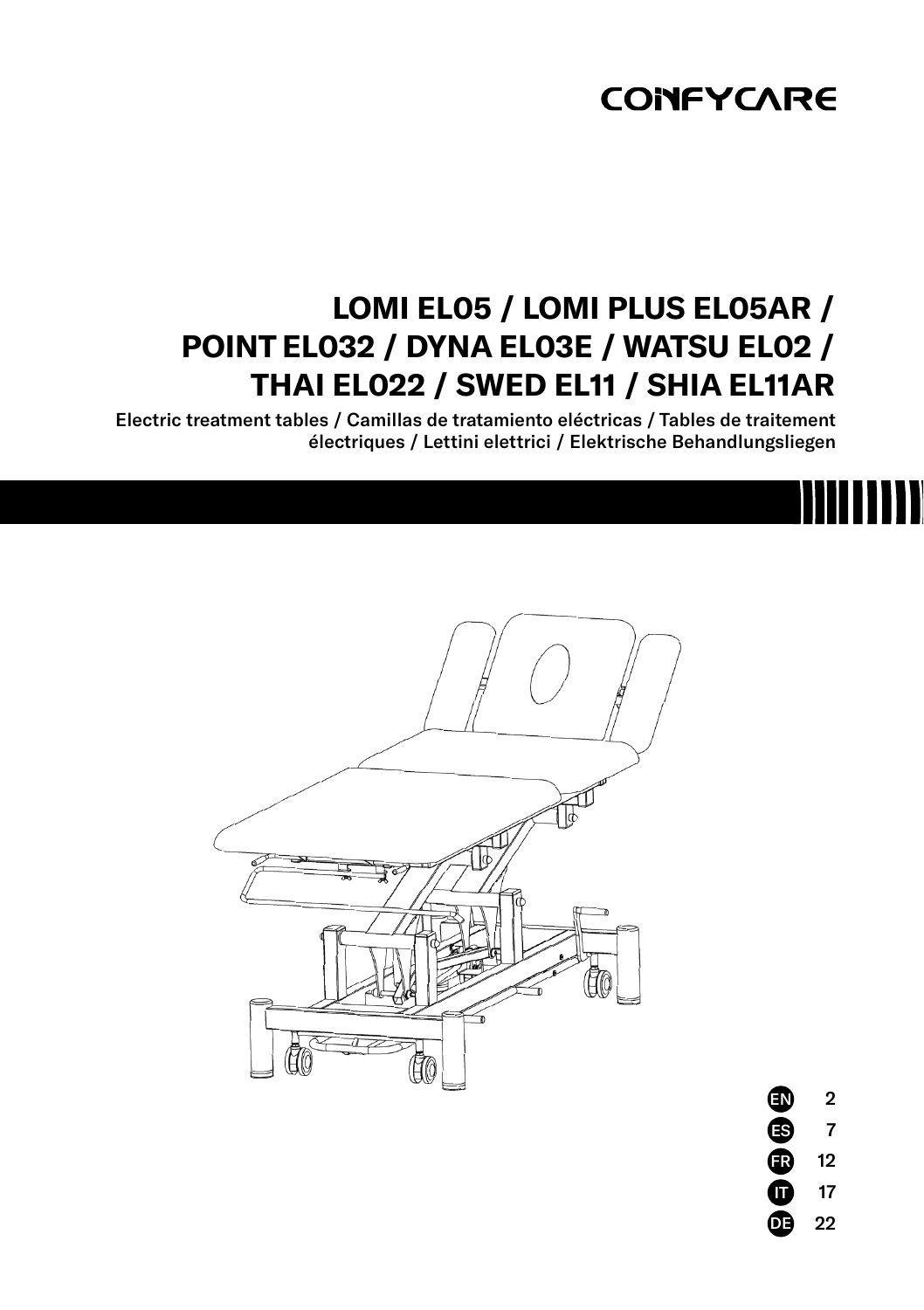# **INTRODUCTION**

DDUUEETT Europe SL thanks you for choosing Coinfycare products. We hope this instruction manual will help you to get the most out of this product.

Contact your dealer if you need clarification regarding its use or operation.

Read the entire instruction manual carefully before using the table. Take note of the warnings in this manual.

Always keep this instruction manual and should you give the table to another operator make sure you also provide the manual since it is an essential part of the product.

Some table parts may differ from the image that appears in catalogues, the web, trade brochures or other publications.

In order to make improvements to the table, the manufacturer reserves the right to modify its characteristics or parts without prior notice.

If, during the useful life of this table, any accident occurs that causes or could have caused serious injuries to the user, DDUUEETT Europe SL must be informed immediately.

# **WHAT'S IN THE BOX**

Electric treatment table: 1 unit Paper Roll holder: 1 unit Instruction Manual: 1 unit

#### **REGULATION AND PRODUCT STANDARDS**

This table complies with the European regulation of medical devices (EU) 2017/745 and with the following standards:

- **-** EN 60601-1:2006+A1:2013+AC:2014 Medical electrical equipment. Part 1: General Requirements for Basic Safety and Essential Performance.
- **-** IEC/EN 60601-2-52:2009+A1:2015 clause 201.9.8.3.2 Medical electrical equipment. Part 2-52: Particular

requirements for basic safety and essential operation of medical tables.

**-** EN 60601-1-6:2010+A1:2015 Medical electrical equipment. Part 1-6: General Requirements for basic safety and essential performance. Collateral standard: Suitability for use.

**-** EN 60601-1-2:2015 Medical electrical equipment. Part 1-2: General requirements for basic safety and essential performance. Collateral standard: Electromagnetic disturbances. Requirements and tests.

# **CORRECT USE OF THE PRODUCT**

This table has been designed for use in the field of physiotherapy and manual therapies.

This table is intended to support users during treatment and should not be used to transport patients.

Do not make any changes to the table without DDUUEETT Europe SL's authorisation.

Please note that any misuse or modification of the table voids the warranty.

### **PRECAUTIONS AND SAFETY INDICATIONS**

DDUUEETT Europe SL is not liable for any material or personal damage due to misuse or incorrect use of this table for any purpose other than those described in the "CORRECT USE OF THE PRODUCT" section above.

Inspect the good condition of the table before using it for the first time and on a recurring basis as indicated in the "MAINTENANCE" section.

Do not use the table outdoors or in places where it may be affected by moisture or adverse weather conditions.

The ideal conditions for use are a temperature between 5-40 °C, a relative humidity between 30-75% and atmospheric pressure between 860-1060 hPa.

Do not use the table in environments where other devices may emit electromagnetic radiation. These radiations could affect the correct functioning of the table.

This table can generate electromagnetic energy that can interfere with other nearby electronic devices.

The table should be kept out of the reach of children when there is no adult supervision.

The table is designed for discontinuous interval operation, so the continuous running time of the motor should never exceed 2 minutes. Should this happen, damage may occur due to the overheating of the electronics.

Always use original accessories and spare parts provided by your dealer.

Always cover the table with a towel, disposable paper or a cover and change it for each user, thus ensuring correct hygiene and extending the useful life of the upholstery.

Only connect the table to a properly installed and grounded outlet. The local mains voltage must correspond to the technical data of the device.

The power outlet should be accessible in case the table needs to be quickly unplugged at any given time.

Always pull the plug and not the mains cable.

Unplug the table from the power supply before starting cleaning or any type of maintenance operations.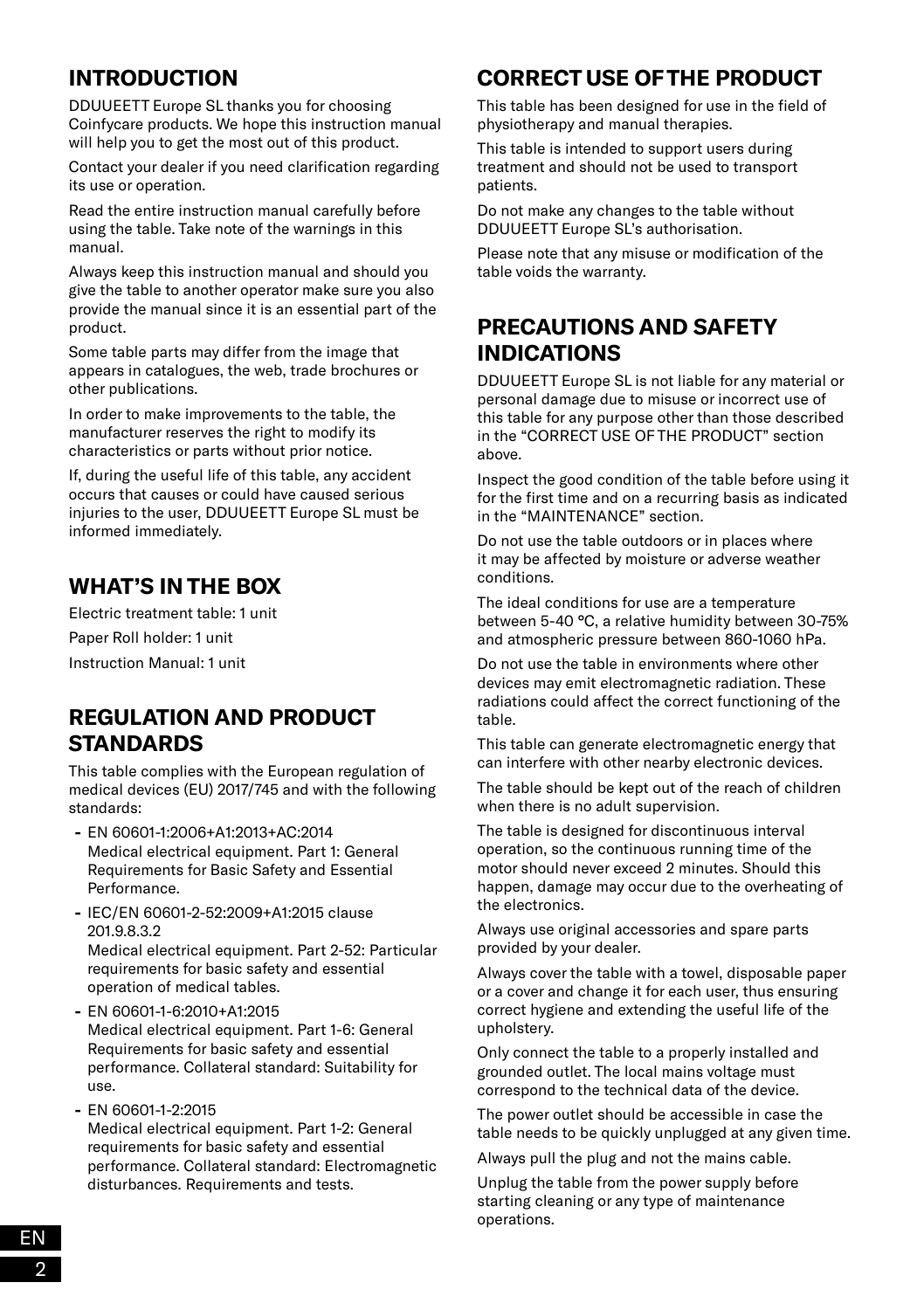If the electrical supply cable is defective, disconnect the table immediately and inform your dealer or a specialised technician.

Position the power cord properly so that it cannot be tripped over.

Unplug the power cord from the mains if the table is not going to be used for a long period of time.

If you detect any abnormality in the operation of the table, consult your dealer or a specialised technician.

Never manipulate any electrical part or open or repair any part of the table.

Only your dealer or a specialised technician should repair the table.

Never touch the table or the power cord with wet hands.

Never place your hands or any other part of your body in any hole or void on the table while it is in operation.

Make sure there are no objects in the space under the table that could cause collisions or entrapment during the movement of the same.

Make sure that your feet are not resting on the peripheral foot bar during treatment and especially when sitting near the table. This could create a dangerous situation where your leg is caught between the section and the peripheral foot bar.

Take into account the weight distribution on the table when working. The weight must be distributed along the table without concentrating on its ends to maintain the correct stability of the same.

You should not sit on the head and foot sections. If you do, there is a danger of tipping.

#### **INSTRUCTIONS FOR ASSEMBLY**

Place the paper roll holder in the position indicated in the image below. Tighten the 2 locking knobs until secure.



### **PLACEMENT IN THE WORKPLACE**

The table has 4 wheels to facilitate its movement to the place where it will be used.

Once correctly positioned, the table has an immobilisation system that prevents it from moving during use.

To activate or deactivate this system, you must press either of the two levers with your foot, as shown in the following images.

**-** Image 1: Table in working position.



**-** Image 2: Table in position for movement.



#### **OPERATIONS**

Connect the bed to an electrical outlet using the power cord.

#### **Motor functions**

- **-** Peripheral foot bar for height adjustment
	- Before adjusting, make sure there are no objects in the space below the table that could cause collisions or entrapment.
	- Press the peripheral foot bar with your foot to one side or the other to adjust the height of the table.



- **-** Foot control for adjusting the central section
	- Use the foot control to adjust the inclination of the central section of the table. With this, it is possible to place the table in the *Kyphosis and Trendelenburg* positions.

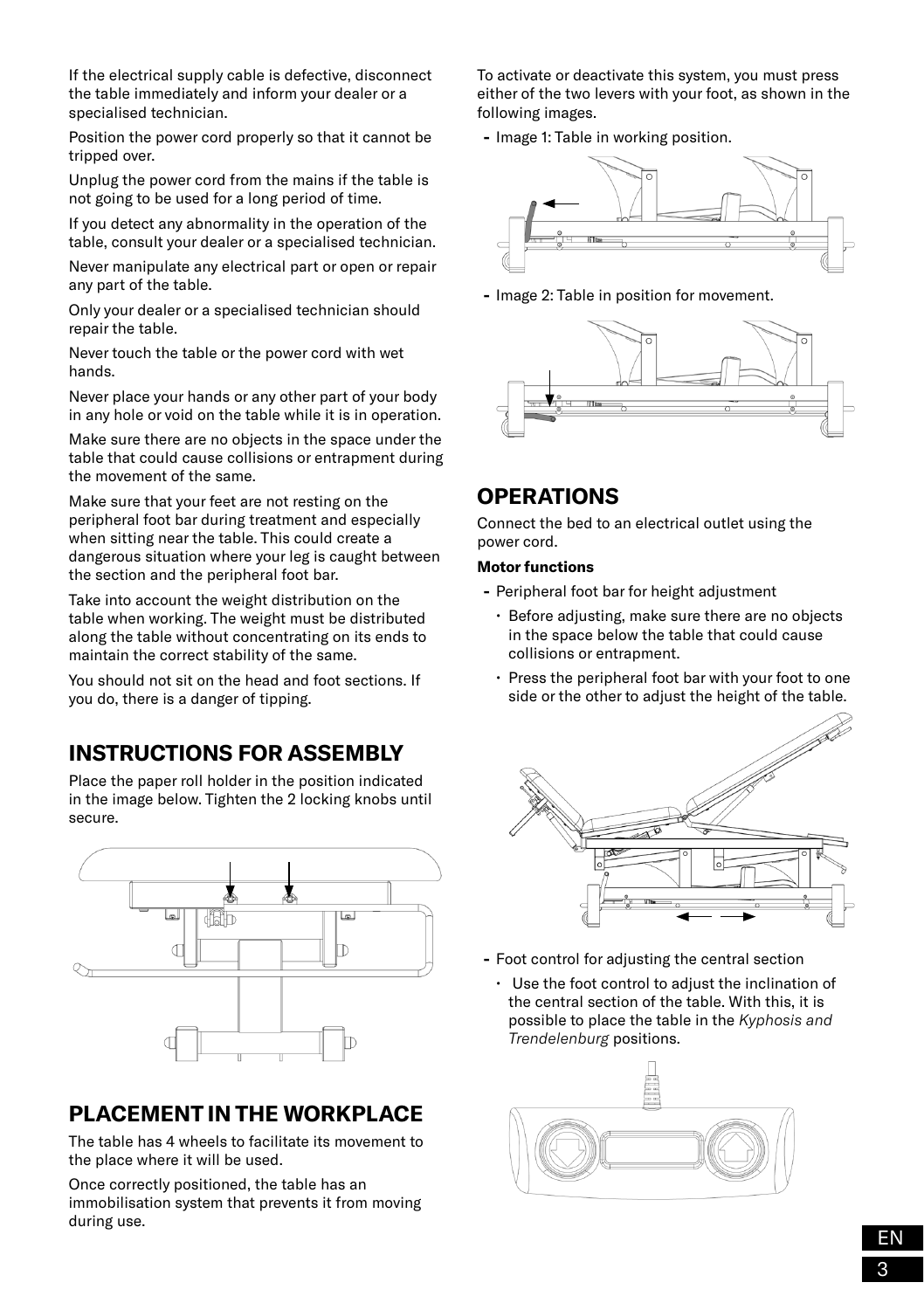

#### **Manual functions**

- **-** Adjusting the inclination of the «headrest + armrest» ensemble
	- $\cdot$  To lower the ensemble, move the lever  $\bigoplus$  that operates the gaslift and press down until the desired inclination is obtained.
	- $\cdot$  To raise the ensemble, move the lever  $\bigcirc$  that operates the gaslift and follow the assembly until the desired inclination is obtained.



- **-** Armrest adjustment
	- Use both hands to raise the armrest.
		- Press inwards as indicated by the arrow  $\bigcirc$  and move the armrest  $\bullet$  up through the guide to the desired position.



- Use both hands to lower the armrest.
	- Press inwards as indicated by the arrow  $\bigcirc$  and move the armrest  $\bullet$  down the guide to the desired position.



- **-** Side armrest adjustment
	- To fold the armrest, press lightly in the direction indicated by the arrow (applying pressure to the spring) and then push it downwards.



• To raise the armrest, press lightly in the direction indicated by the arrow (applying pressure to the spring) and then guide it upwards until it is correctly fixed in a horizontal position.

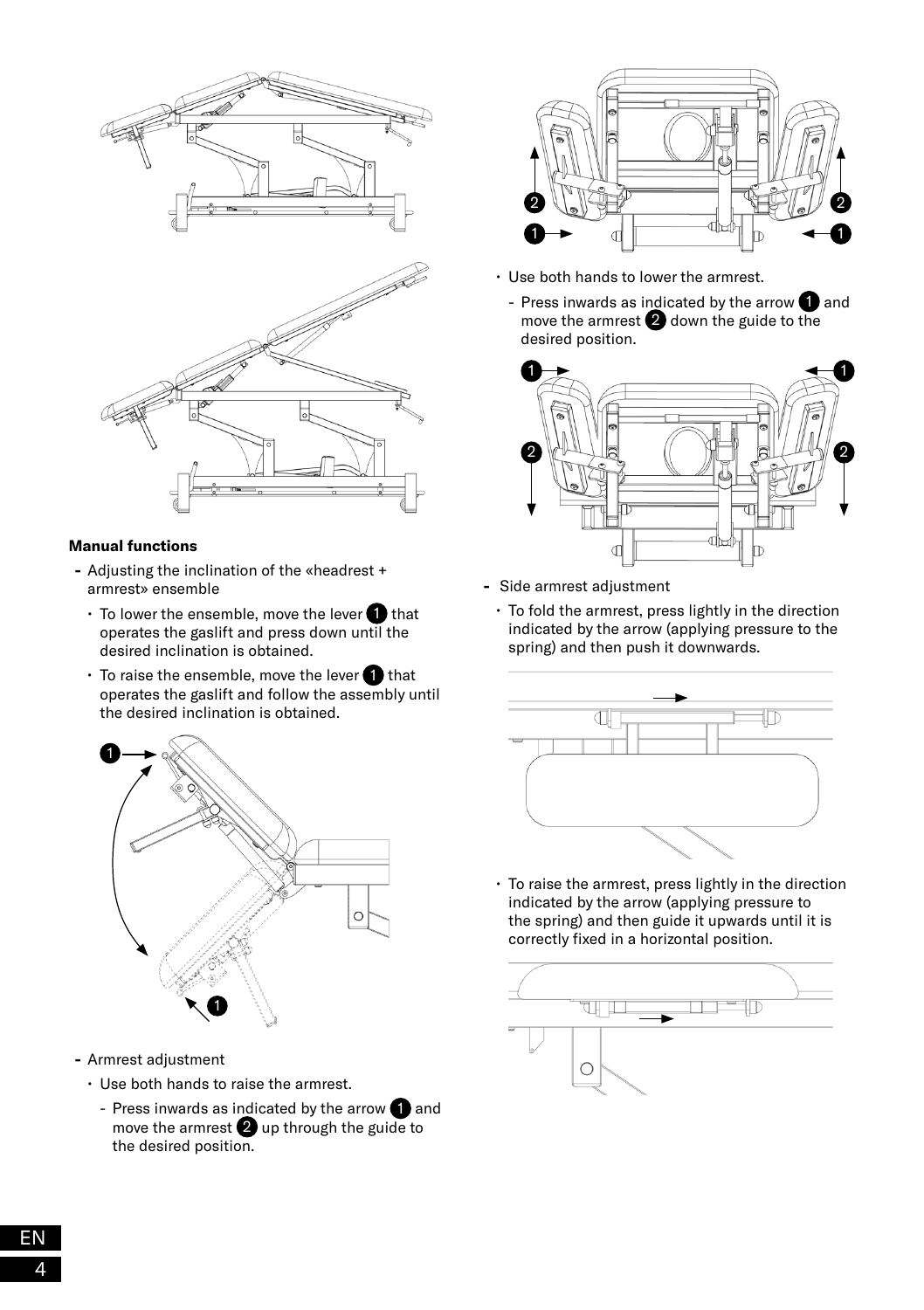**Legend to symbols and information on the product label.**

- **- Model:** Product identification.
- **- Model Num.:** Product version.
- **-** : CE conformity marking.
- **SN** : Unique serial number identifying the product.
- $\lfloor$   $\cdots$   $\lfloor$  : Date of manufacture.
- **- Product Net Weight:** Table weight in kg.
- **- INPUT:** Necessary values of the electrical mains supply.
- **- ON: 2 min / OFF: 18 min:** Indicates the discontinuous operation of the device according to IEC/EN 60601-1, which indicates that 2 minutes of continuous operation of the motor or motors should not be exceeded.
- **-** : Consult the instructions for use or the user manual.
- **Max. Load** : Total maximum load that the table can support.

**-** : Waste from Electrical and Electronic Equipment Selective collection of waste electrical and electronic equipment is required.

- $\Box$  : Classification of medical electrical equipment - Double Insulation.
- **-** : Electrical Safety Classification Type B.
- **-** IPX4 : Protection against splashing water or liquids.
- **-** : Manufacturer identification.
- **EC** REP : Authorised representative in the EU.



#### **PRODUCT IDENTIFICATION AND CHARACTERISTICS**

From page 27 you can find the different models of Coinfycare electric treatment tables, with detailed information about:

- **-** Name, reference and main technical features.
- **-** Sketch of the table, measurements and possible angles of movement of each section.

#### **TROUBLESHOOTING**

If, during the life of the table, you detect any malfunction or need a repair, contact your dealer and do not use the table until you have received a favourable diagnosis or the table has been repaired.

#### **MAINTENANCE**

Carry out a visual inspection at least once a month to check the general conditions of the table. Moreover, you must do the following:

- **-** Check the correct adjustment of the different sections.
- **-** Check the proper functioning of the motors and their movements.
- **-** Check and clean the gaslifts.
- **-** Check and tighten screws (if necessary).
- **-** Grease the parts with friction.
- **-** Check the conditions of the electrical wiring and the socket.
- **-** Check the wheel immobilisation system.

### **USEFUL LIFE OF THE TABLE**

The table has a useful life of 5 years. However, this period can be extended for periods of 2 years, according to assessments made by an authorised distributor or DDUUEETT Europe, SL.

#### **RECYCLING**

If you need to dispose of the table or any of its parts or accessories, consult and respect the laws and regulations applicable to waste management and protection of the environment.

### **WARRANTY**

DDUUEETT Europe SL guarantees the products for manufacturing defects for 12 months from the invoice date.

Any warranty will be void if the instructions for use and maintenance have not been observed, if changes have been made to the products, if parts have been replaced, or if materials that do not meet the specifications of the original manufacturer's products have been used.

# **CLEANING AND DISINFECTION**

Before cleaning the table, unplug it from the mains.

Clean the table after each use.

Dust the table with a soft, dry cloth.

To clean the upholstery, apply a solution of warm water and a mild detergent (for example, neutral soap) with a well wrung soft cloth.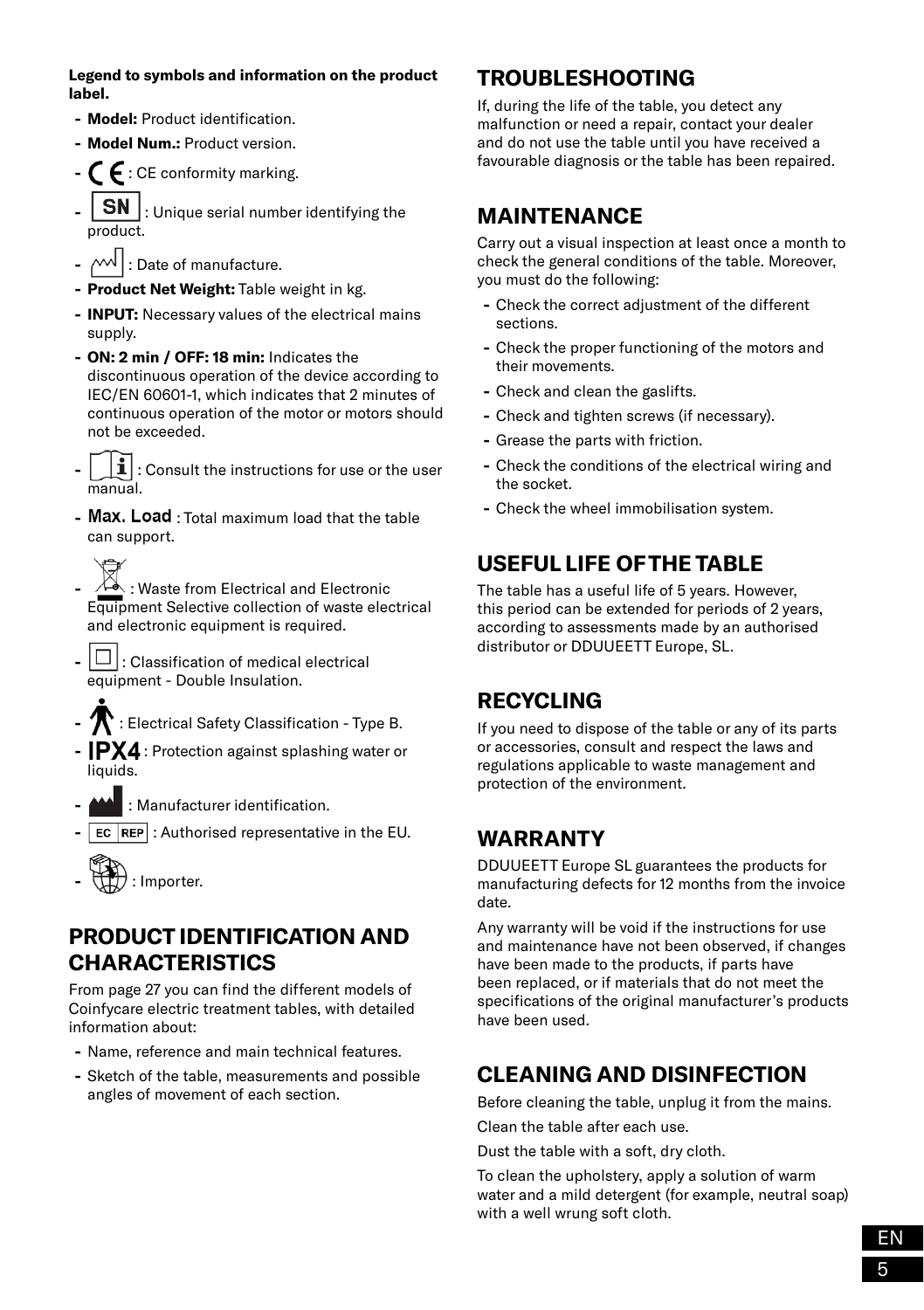Disinfect upholstery and other surfaces with a suitable bactericide for this purpose.

Apply the disinfectant on a soft cloth, never directly on the table.

Never use a mixture of disinfectants or a mixture of disinfectant and soap.

Avoid the accumulation of moisture on the moving parts of the metal structure, as they could rust.

Since we do not know which disinfectant will be used, we cannot guarantee that it will not cause damage to the upholstery. Read the instructions and warnings for use of the disinfectant product carefully before its purchase or use.

# **CONTACT**

Authorised distributor of Coinfycare products where you have purchased the electric treatment table. Importer:

DDUUEETT Europe SL

Font de la Ventaiola, 1-3 Nau 3

08670, Navàs

Barcelona, Spain

European legal representative:

LOTUS NL B.V.

Koningin Julianaplein 10, 1e Verd

2595AA, The Hague, Netherlands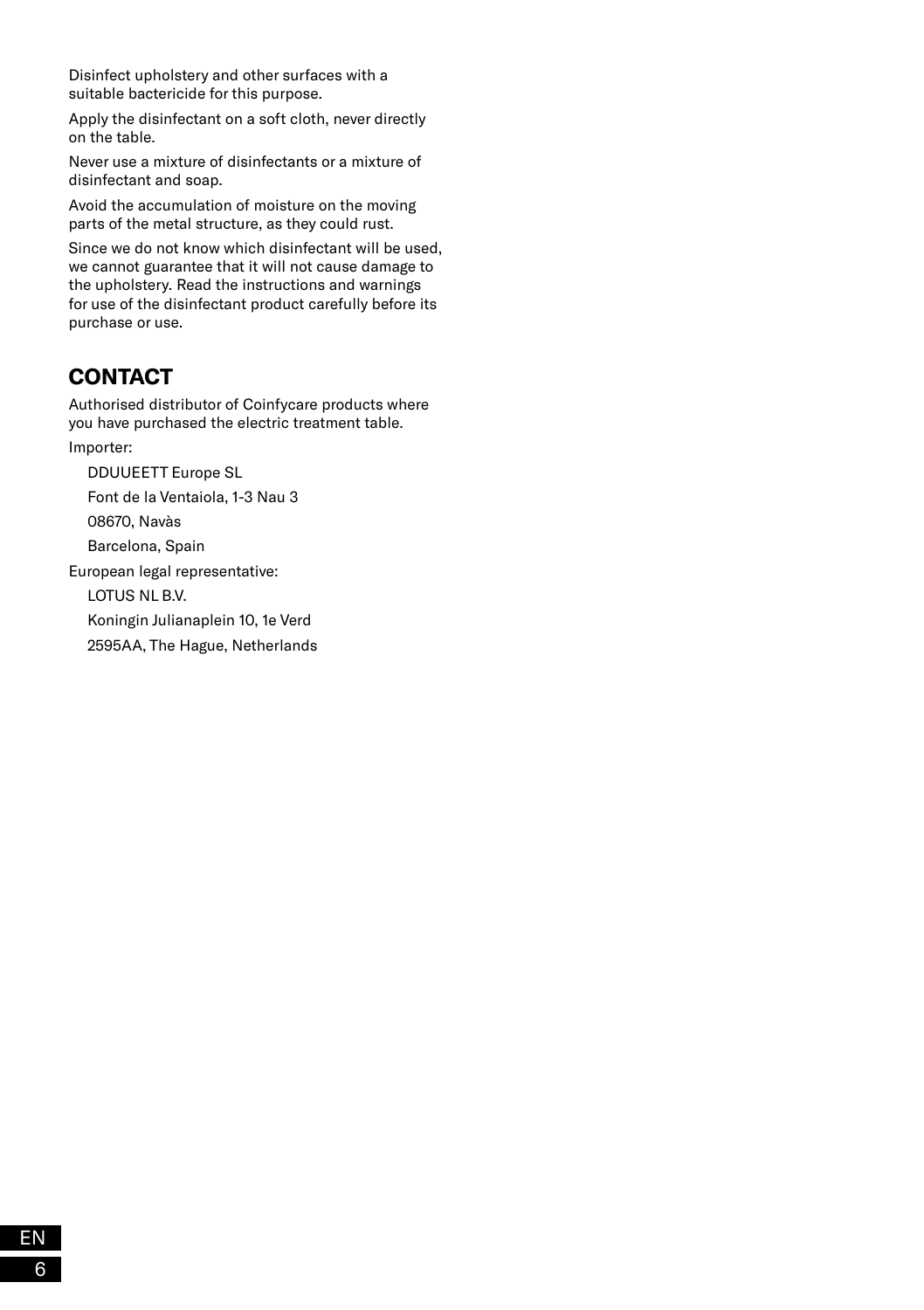# **PREÁMBULO**

Desde DDUUEETT Europe, SL le agradecemos su confianza por comprar productos Coinfycare. Esperamos que este manual de instrucciones le sea de ayuda para sacar el máximo provecho de este producto.

En caso de duda respecto a su utilización o funcionamiento, póngase en contacto con su distribuidor.

Lea detenidamente todo el manual de instrucciones antes de utilizar la camilla. Tenga en cuenta las advertencias que constan en este manual.

Conserve siempre este manual de instrucciones y, si transfiere la camilla, entregue el manual con ella, ya que constituye una parte esencial del producto.

Algunos componentes de la camilla pueden diferir de la imagen que aparece en los catálogos, la web, los folletos comerciales u otras publicaciones.

Con la finalidad de efectuar mejoras en la camilla, el fabricante se reserva el derecho de modificar las características o componentes de esta sin previo aviso.

Si durante la vida útil de esta camilla se produce cualquier accidente que ocasione o hubiera podido ocasionar lesiones graves al usuario, se debe informar a DDUUEETT Europe, SL de inmediato.

# **CONTENIDO DE LA CAJA**

Camilla de tratamiento eléctrica: 1 unidad Portarrollos: 1 unidad Manual de instrucciones: 1 unidad

### **REGLAMENTO Y ESTÁNDARES DEL PRODUCTO**

Esta camilla cumple con el reglamento europeo de productos sanitarios (UE) 2017/745 y con los siguientes estándares:

- **-** EN 60601-1: 2006+A1: 2013+AC: 2014 Equipos electromédicos. Parte 1: Requisitos generales para la seguridad básica y funcionamiento esencial.
- **-** IEC/EN 60601-2-52:2009 + A1:2015 clause 201.9.8.3.2 Equipos electromédicos. Parte 2-52: Requisitos particulares para la seguridad básica y el funcionamiento esencial de las camas médicas.
- **-** EN 60601-1-6: 2010+A1: 2015 Equipos electromédicos. Parte 1-6: Requisitos generales para la seguridad básica y funcionamiento esencial. Norma colateral: Aptitud de uso.
- **-** EN 60601-1-2:2015 Equipos electromédicos. Parte 1-2: Requisitos generales para la seguridad básica y características de funcionamiento esencial. Norma colateral: Perturbaciones electromagnéticas. Requisitos y ensayos.

# **USO CORRECTO DEL PRODUCTO**

Esta camilla ha sido diseñada para el uso en el sector de la fisioterapia y de las terapias manuales.

Esta camilla está prevista para sostener a usuarios durante su tratamiento y no debe usarse para el transporte de pacientes.

No realice ninguna modificación en la camilla sin la autorización de DDUUEETT Europe, SL.

Tenga en cuenta que cualquier uso indebido o modificación de la camilla conlleva la pérdida de la garantía.

# **PRECAUCIONES E INDICACIONES DE SEGURIDAD**

DDUUEETT Europe, SL no se hace responsable de ningún daño material o personal debido al mal uso o al uso incorrecto de esta camilla para cualquier otro fin distinto a los descritos en el apartado anterior, «USO CORRECTO DEL PRODUCTO».

Inspeccione el buen estado de la camilla antes de utilizarla por primera vez y de forma recurrente como se indica en el apartado «MANTENIMIENTO».

No use la camilla al aire libre ni en ningún lugar donde pueda verse afectada por la humedad o las inclemencias meteorológicas.

Las condiciones idóneas de uso son una temperatura de entre 5-40 ºC, una humedad relativa de entre el 30-75 % y una presión atmosférica de entre 860- 1060 hPa.

No use la camilla en ambientes donde otros aparatos puedan estar emitiendo radiaciones electromagnéticas. Estas radiaciones podrían afectar al correcto funcionamiento de la camilla.

Esta camilla puede generar energía electromagnética que puede interferir con otros dispositivos electrónicos cercanos.

La camilla debe mantenerse fuera del alcance de los niños cuando no exista la supervisión de un adulto.

La camilla está diseñada para su funcionamiento en intervalos discontinuos, por lo que el tiempo de funcionamiento continuo del motor no debe exceder nunca los 2 minutos. En caso de que esto sucediera, podrían producirse daños debidos al sobrecalentamiento del sistema electrónico.

Utilice siempre accesorios y recambios originales proporcionados por su distribuidor.

Cubra siempre la camilla con una toalla, papel desechable o una cubierta y cámbiela para cada usuario, garantizando así una higiene correcta y alargando la vida útil del tapizado.

Conecte la camilla exclusivamente a una toma de corriente debidamente instalada y con toma de tierra. La tensión de la red local debe corresponderse con los datos técnicos del aparato.

La toma de corriente debe estar accesible por si es necesario desenchufar rápidamente la camilla en un momento dado.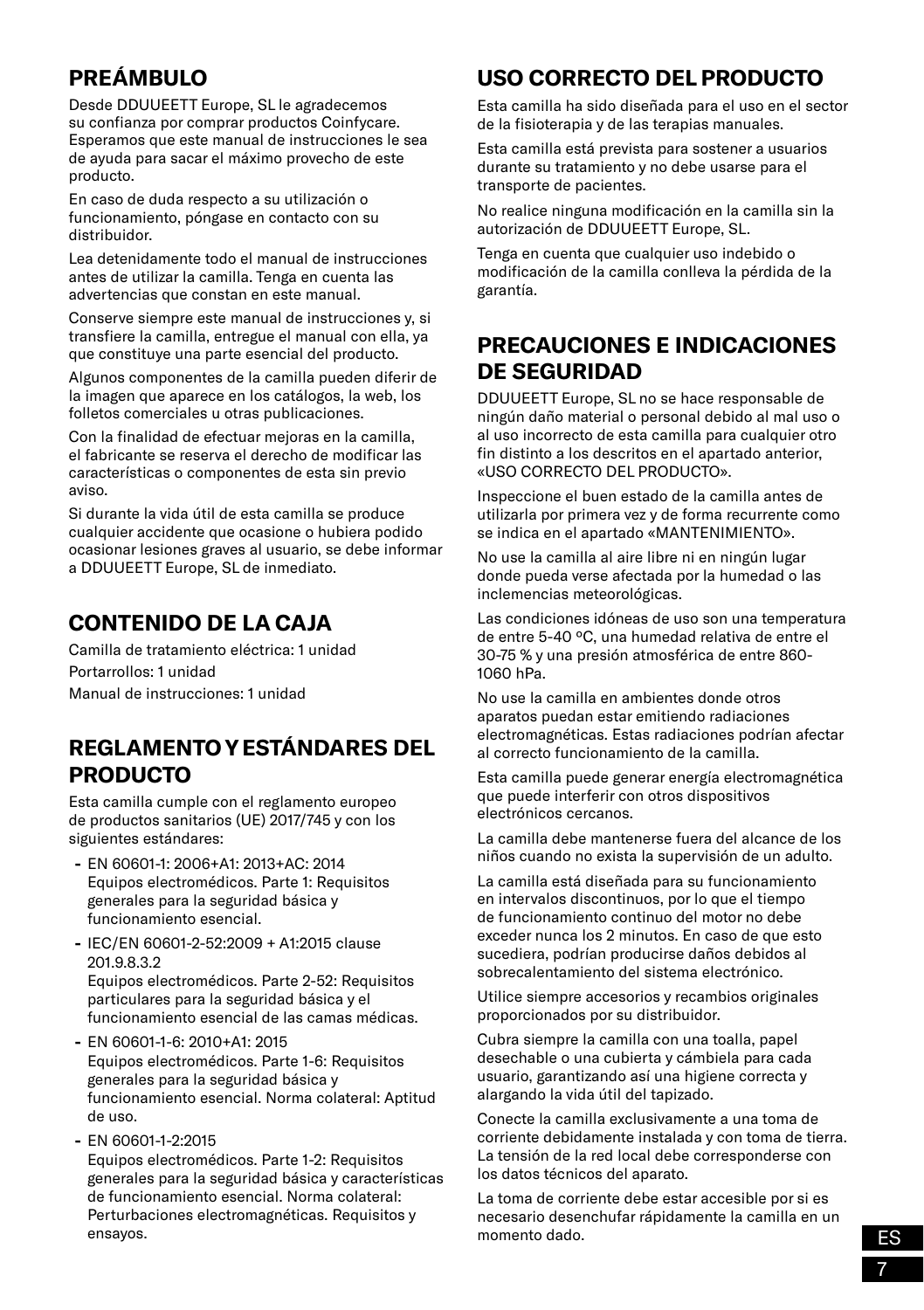Tire siempre de la clavija y no del cable de red.

Desenchufe la camilla de la red eléctrica antes de iniciar su limpieza o cualquier tipo de mantenimiento.

Si el cable de alimentación eléctrica presenta cualquier defecto, desconecte la camilla inmediatamente e informe a su distribuidor o a un técnico especializado.

Coloque el cable de alimentación debidamente de manera que no se pueda tropezar con él.

Desenchufe el cable de alimentación de la red eléctrica si no se va a usar la camilla durante un periodo prolongado de tiempo.

Si detecta cualquier anomalía en el funcionamiento de la camilla, consulte con su distribuidor o con un técnico especializado.

No manipule nunca ningún componente eléctrico ni abra o repare ningún componente de la camilla.

Únicamente su distribuidor o un técnico especializado deben reparar la camilla.

Nunca toque la camilla o el cable de red con las manos mojadas.

Nunca sitúe sus manos o cualquier otra parte de su cuerpo en ningún orificio o vacío de la camilla mientras esté en funcionamiento.

Asegúrese de que no hay objetos en el espacio que queda debajo de la camilla que puedan causar colisiones o atrapamientos durante el movimiento de esta.

Asegúrese de no apoyar los pies en la barra perimetral durante el tratamiento y especialmente cuando esté sentado cerca de la camilla. Esto podría crear una situación peligrosa en la que su pierna quedase atrapada entre la sección y la barra perimetral.

Tenga en cuenta el reparto de pesos sobre la camilla en el momento de trabajar. El peso debe repartirse a lo largo de la camilla sin concentrarse en sus extremos para mantener la correcta estabilidad de la camilla.

No debe sentarse en las secciones de la cabeza y los pies. En caso de hacerlo, existe peligro de volcado.

#### **INSTRUCCIONES DE MONTAJE**

Sitúe el portarrollos en la posición que se indica en la siguiente figura. Apriete las 2 palomillas de fijación hasta que quede bien sujeto.



# **COLOCACIÓN EN EL LUGAR DE TRABAJO**

La camilla está equipada con 4 ruedas para facilitar su desplazamiento hasta el lugar donde se va a utilizar.

Una vez correctamente situada, la camilla dispone de un sistema de inmovilización que impide que se mueva durante el uso.

Para activar o desactivar dicho sistema, debe accionar con el pie cualquiera de las dos palancas, tal como se muestra en las siguientes figuras.

**-** Figura 1: Camilla en posición de trabajo



**-** Figura 2: Camilla en posición para su desplazamiento



### **FUNCIONAMIENTO**

Conecte la camilla a una toma de corriente eléctrica mediante el cable de alimentación.

#### **Funciones motoras**

- **-** Barra perimetral para ajuste de la altura
	- Antes de su ajuste, asegúrese de que no hay objetos en el espacio que queda debajo la camilla que puedan causar colisiones o atrapamientos.
	- Accione la barra perimetral con el pie y hacia los lados para ajustar la altura de la camilla.



- **-** Mando de pie para el ajuste de la sección central
	- Use el mando de pie para ajustar la inclinación de la sección central de la camilla. Con esto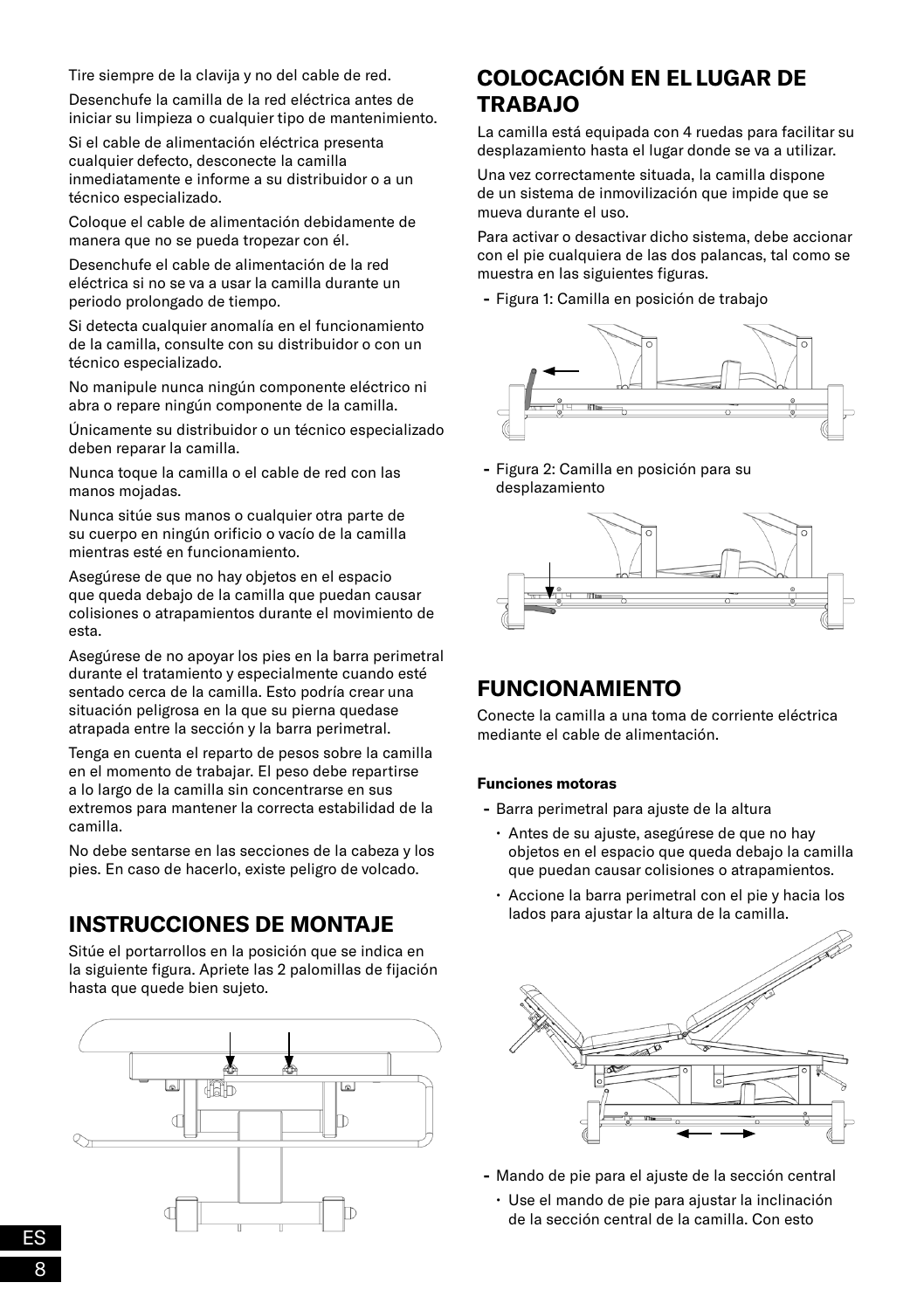consigue colocar la camilla en las posiciones de *Cifosis* y *Trendelenburg*.



#### **Funciones manuales**

- **-** Ajuste de la inclinación del conjunto «reposacabezas + reposabrazos»
	- $\cdot$  Para bajar el conjunto, mueva la palanca  $\bigcirc$  que acciona el pistón de gas y presione hacia abajo hasta conseguir la inclinación deseada.
	- $\cdot$  Para subir el conjunto, mueva la palanca  $\bullet$  que acciona el pistón de gas y acompañe el conjunto hasta conseguir la inclinación deseada.



- **-** Ajuste de los reposabrazos
	- Para subir el reposabrazos use las dos manos.
		- Presione hacia dentro según indica la flecha <sup>1</sup> y desplace hacia arriba el reposabrazos 2 por la guía hasta la posición deseada.



- Para bajar el reposabrazos use las dos manos.
	- Presione hacia dentro según indica la flecha  $\bigcirc$ y desplace hacia abajo el reposabrazos 2 por la guía hasta la posición deseada.



- **-** Ajuste de los reposabrazos laterales
	- Para plegar el reposabrazos, presione ligeramente en la dirección indicada por la flecha (ejerciendo presión sobre el resorte) y luego acompáñelo hacia abajo.



• Para subir el reposabrazos, presione ligeramente en la dirección indicada por la flecha (ejerciendo presión sobre el resorte) y luego acompáñelo hacia arriba hasta su correcta fijación en posición horizontal.

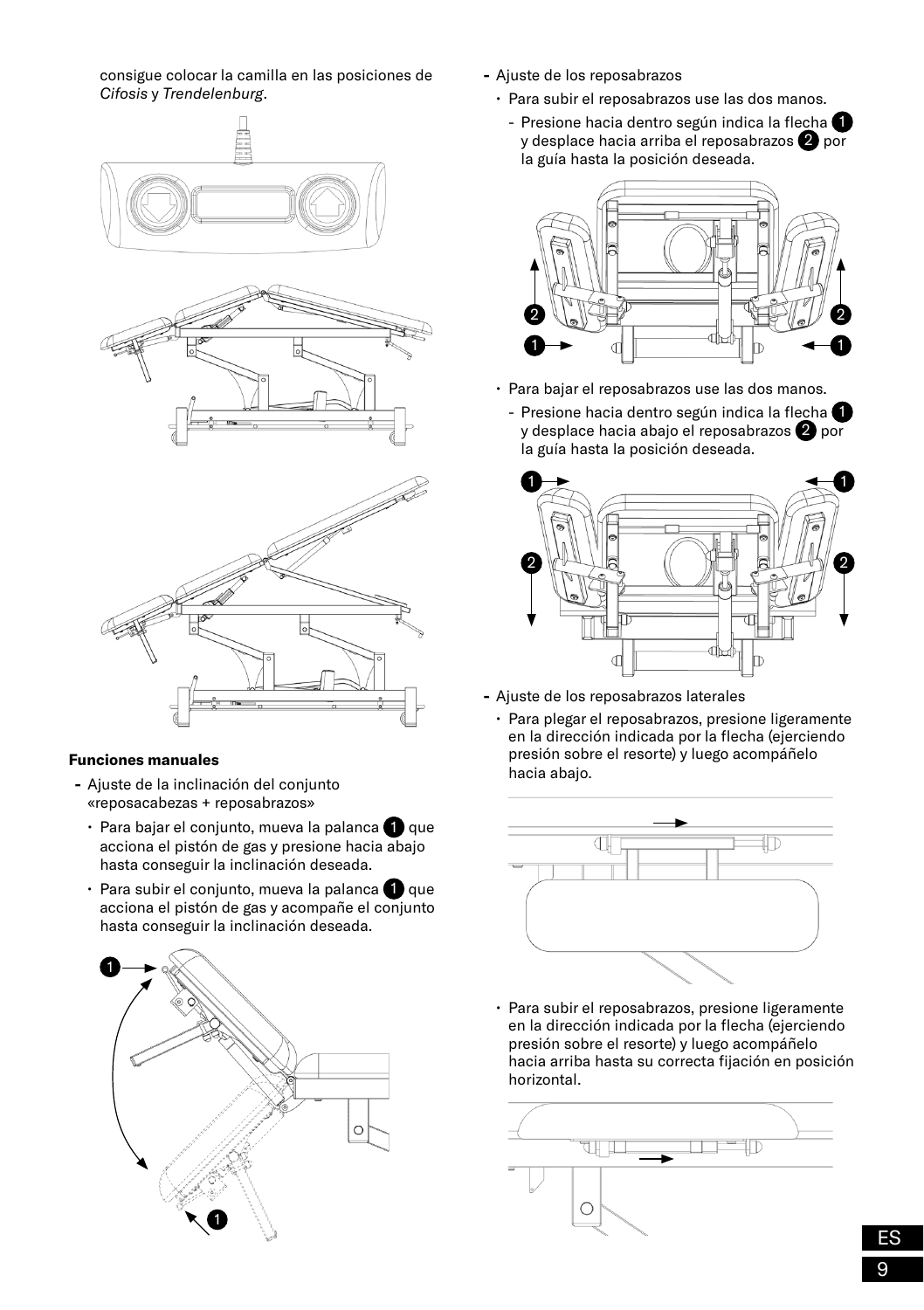#### **Leyenda de símbolos e información de la etiqueta del producto:**

- **- Model:** Identificación del producto.
- **- Model Num.:** Versión del producto.
- **-** : Marcado de conformidad CE.
- **SN** : Número de serie único identificativo del producto.
- $\cdot$   $\sim$ <sup>1</sup> : Fecha de fabricación.
- **- Product Net Weight:** Peso en kg de la camilla.
- **- INPUT:** Valores necesarios de la red eléctrica de suministro.
- **- ON: 2 min / OFF: 18 min:** Indica el funcionamiento discontinuo del aparato según la IEC/EN 60601-1, por la que se indica que no deben superarse los 2 minutos de funcionamiento continuo del motor o motores.
- **-** : Consultar las instrucciones de uso o el manual de usuario.
- Max. Load : Carga máxima total que puede soportar la camilla.
- **-** : Residuos de equipos eléctricos y electrónicos. Se requiere la recogida selectiva de residuos de aparatos eléctricos y electrónicos.
- **-** : Clasificación del equipo electromédico Doble Aislamiento.
- **-** : Clasificación de seguridad eléctrica Tipo B.
- **- IPX4** : Protección contra salpicaduras de agua o líquidos.
- **-** : Identificación del fabricante.
- **EC REP** : Representante autorizado en la UE.
- **-** : Importador.

### **IDENTIFICACIÓN Y CARACTERÍSTICAS DEL PRODUCTO**

A partir de la página 27 podran encontrar los diferentes modelos de camillas de tratamiento eléctricas Coinfycare, con información detallada sobre:

- **-** Nombre, referencia y características técnicas principales.
- **-** Croquis de la camilla, medidas y posibles ángulos de movimiento de cada sección.

# **SOLUCIÓN DE PROBLEMAS**

Si durante la vida útil de la camilla detecta algún problema de funcionamiento o necesita una reparación, póngase en contacto con su distribuidor y no utilice la camilla hasta un diagnóstico favorable o reparación.

### **MANTENIMIENTO**

Realice una inspección visual por lo menos una vez al mes para comprobar el buen estado general de la camilla. Asimismo, debe realizar lo siguiente:

- **-** Compruebe el correcto ajuste de las diferentes secciones.
- **-** Compruebe el buen funcionamiento de los motores y sus movimientos.
- **-** Revise y limpie los pistones de gas.
- **-** Revise y apriete la tornillería (en caso necesario).
- **-** Engrase los componentes con fricción.
- **-** Compruebe el buen estado del cableado eléctrico y de la toma de corriente.
- **-** Compruebe el mecanismo de accionamiento de las ruedas.

# **VIDA ÚTIL DE LA CAMILLA**

La vida útil de la camilla es de 5 años. Sin embargo, este periodo puede prorrogarse por periodos de 2 años, de acuerdo con la evaluación realizada por un distribuidor autorizado o por DDUUEETT Europe, SL.

# **RECICLAJE**

Si necesita deshacerse de la camilla o de alguna de sus partes o accesorios, consulte y respete las leyes y normativa aplicables a la gestión de residuos y protección del medio ambiente.

# **GARANTÍA**

DDUUEETT Europe, SL garantiza los productos por defectos de fabricación durante 12 meses desde la fecha de la factura.

Cualquier garantía será nula si no se han observado las instrucciones de uso y mantenimiento, si se han introducido cambios en los productos, si se han sustituido piezas, o se han utilizado materiales que no cumplen las especificaciones de los productos originales del fabricante.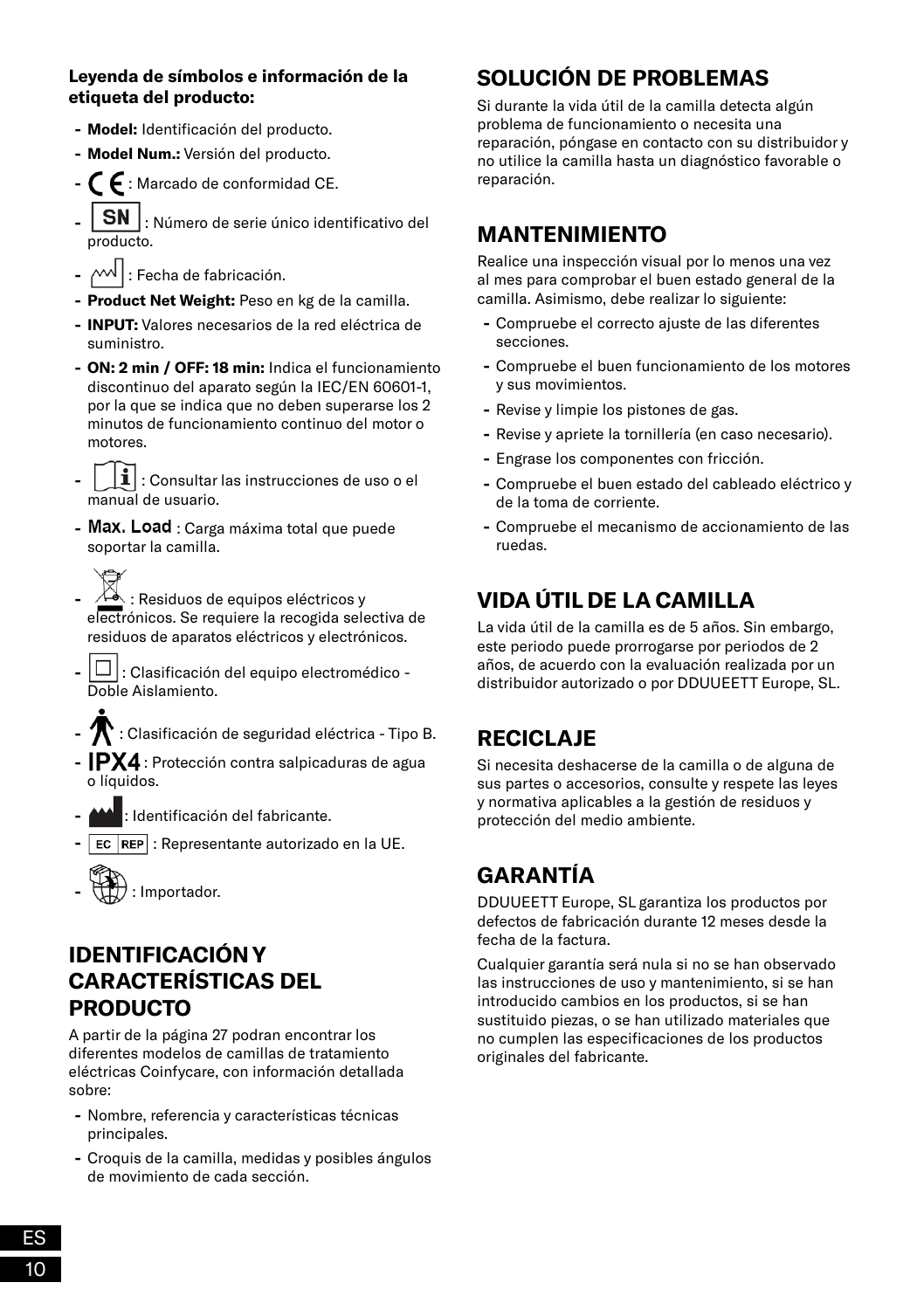# **LIMPIEZA Y DESINFECCIÓN**

Antes de limpiar la camilla, desenchúfela de la red.

Limpie la camilla después de cada uso.

Quite el polvo a la camilla con un paño suave y seco.

Para limpiar el tapizado, aplique una solución de agua caliente y detergente suave (por ejemplo, jabón neutro) con un paño suave bien escurrido.

Desinfecte el tapizado y otras superficies con un bactericida adecuado para tal finalidad.

Aplique el desinfectante sobre un paño suave, nunca directamente sobre la camilla.

No use nunca una mezcla de desinfectantes ni una mezcla de desinfectante y jabón.

Evite la acumulación de humedad en las partes móviles de la estructura metálica, ya que se podrían oxidar.

Dado que no conocemos qué desinfectante se va a utilizar, no podemos garantizar que no vaya a ocasionar daños en la tapicería. Lea detenidamente las instrucciones y advertencias de uso del producto desinfectante antes de su compra o uso.

# **CONTACTO**

Distribuidor autorizado de productos Coinfycare donde ha adquirido la camilla de tratamiento eléctrica.

Importador:

DDUUEETT Europe, SL Font de la Ventaiola, 1-3 Nau 3 08670, Navàs Barcelona, España Representante legal europeo: LOTUS NL B.V. Koningin Julianaplein 10, 1e Verd

2595AA, The Hague, Netherlands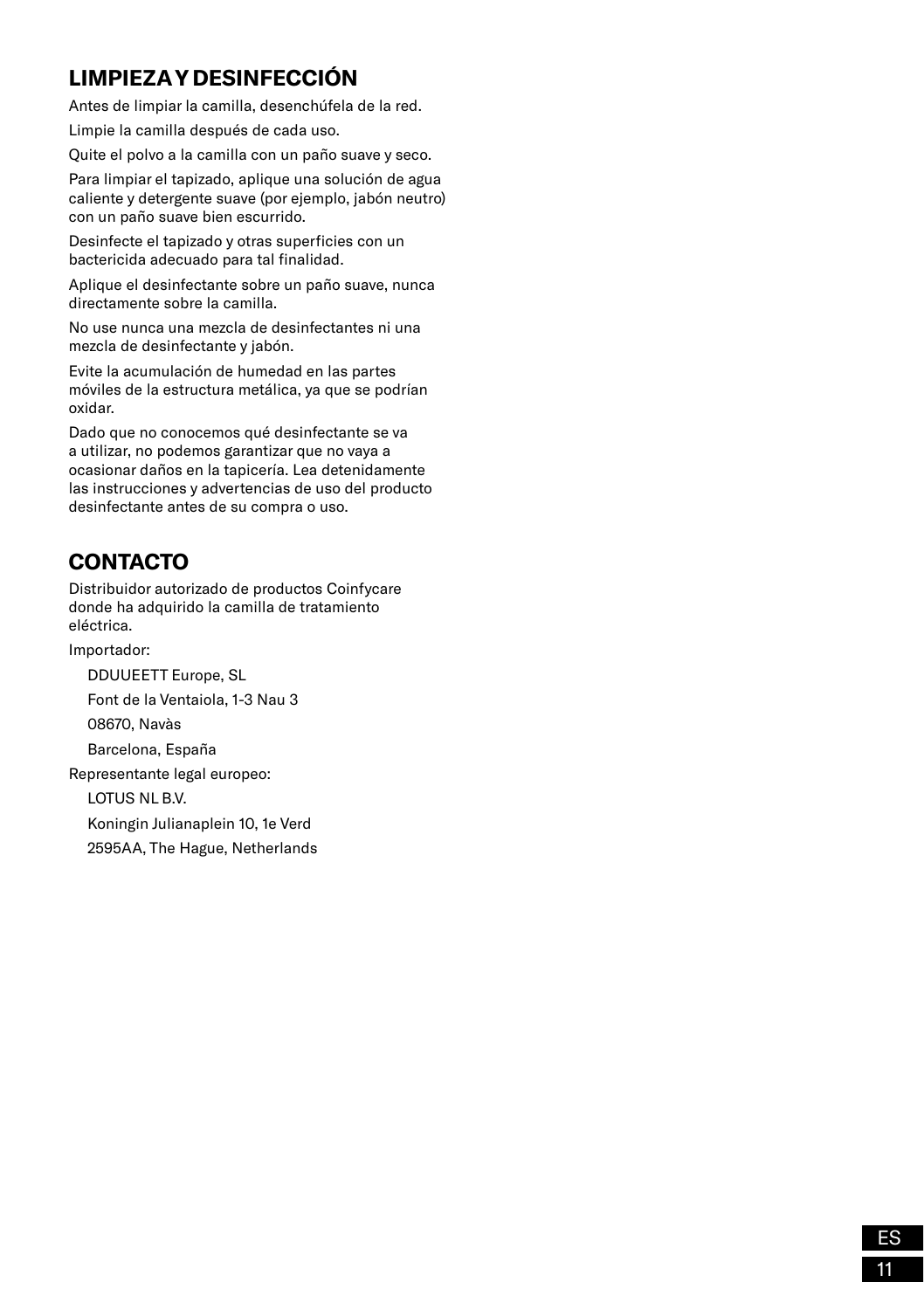# **PRÉAMBULE**

Au nom de DDUUEETT EUROPE SL, nous vous remercions de votre confiance dans l'achat des produits Coinfycare. Nous espérons que ce manuel d'instructions vous aidera à tirer le meilleur parti de ce produit.

En cas de doute sur son utilisation et/ou son fonctionnement, contactez votre distributeur.

Lisez attentivement l'intégralité du manuel d'instructions avant d'utiliser la table. Tenez compte des avertissements de ce manuel.

Conservez toujours ce manuel d'instructions et, en cas de transfert de la table, remettez-le avec elle, car il s'agit d'une partie essentielle du produit.

Certains composants de la table peuvent différer de l'image qui apparaît dans les catalogues, sur internet, dans les brochures commerciales ou d'autres publications.

Afin d'apporter des améliorations à la table, le fabricant se réserve le droit de modifier ses caractéristiques ou composants sans préavis.

Si, au cours de la vie utile de cette table, un accident survient, causant ou pouvant avoir causé des blessures graves à l'utilisateur, DDUUEETT Europe, SL doit en être informé immédiatement.

# **CONTENU DE LA BOITE**

Table de traitement électrique : 1 unité Porte-rouleaux : 1 unité Manuel d'instructions : 1 unité

# **RÉGLEMENTATION ET NORMES DE PRODUIT**

Cette table est conforme à la réglementation européenne des dispositifs médicaux (UE) 2017/745 et aux normes suivantes :

- **-** EN 60601-1:2006+A1:2013+AC:2014 Matériel électromédical. Partie 1: Exigences générales pour la sécurité de base et les performances essentielles..
- **-** IEC/EN 60601-2-52:2009+A1:2015 clause 201.9.8.3.2 Matériel électromédical. Partie 2-52: Exigences particulières pour la sécurité de base et les performances essentielles des lits médicaux.
- **-** EN 60601-1-6:2010+A1:2015 Matériel électromédical. Partie 1-6: Exigences générales pour la sécurité de base et les performances essentielles. Règle collatérale : aptitude à l'emploi.
- **-** EN 60601-1-2:2015 Matériel électromédical. Partie 1-2: Exigences générales pour la sécurité de base et les performances essentielles. Règle collatérale : perturbations électromagnétiques. Exigences et essais.

# **UTILISATION APPROPRIÉE DU PRODUIT**

Cette table a été conçue pour une utilisation dans le domaine de la physiothérapie et des thérapies manuelles.

Cette table est destinée à accompagner les utilisateurs pendant leur traitement et ne doit pas être utilisée pour transporter des patients.

N'apportez aucune modification à la table sans l'autorisation de DDUUEETT Europe, SL.

Veuillez noter que toute mauvaise utilisation ou modification de la table annule la garantie.

# **PRÉCAUTIONS ET INDICATIONS DE SÉCURITÉ**

DDUUEETT Europe, SL n'est pas responsable de tout dommage matériel ou personnel dû à une mauvaise utilisation ou une utilisation incorrecte de cette table à des fins autres que celles décrites dans la section précédente, « UTILISATION CORRECTE DU PRODUIT ».

Inspectez le bon état de la table avant de l'utiliser pour la première fois et de façon récurrente comme indiqué dans la section « ENTRETIEN ».

N'utilisez pas la table à l'extérieur ou dans un endroit où elle pourrait être affectée par l'humidité ou les intempéries.

Les conditions d'utilisation idéales sont une température entre 5 et 40 ° C, une humidité relative entre 30 et 75 % et une pression atmosphérique entre 860 et 1 060 hPa.

N'utilisez pas la table dans des environnements où d'autres appareils peuvent émettre des rayonnements électromagnétiques. Ces radiations pourraient affecter le bon fonctionnement de la table.

Cette table peut générer de l'énergie électromagnétique qui peut interférer avec d'autres appareils électroniques à proximité.

La table doit être conservée hors de la portée des enfants lorsqu'il n'y a pas de surveillance adulte.

La table est conçue pour un fonctionnement à intervalles discontinus, de sorte que le temps de fonctionnement continu du moteur ne doit jamais dépasser 2 minutes. Si cela se produit, des dommages peuvent survenir en raison de la surchauffe de l'électronique.

Utilisez toujours les accessoires et pièces de rechange d'origine fournis par votre distributeur.

Couvrez toujours la table avec une serviette, du papier jetable ou une housse et changez-la pour chaque utilisateur, garantissant ainsi une hygiène correcte et prolongeant la durée de vie utile du revêtement.

Ne connectez la table qu'à une prise correctement installée et mise à la terre. La tension secteur locale doit correspondre aux données techniques de l'appareil.

La prise de courant doit être accessible au cas où la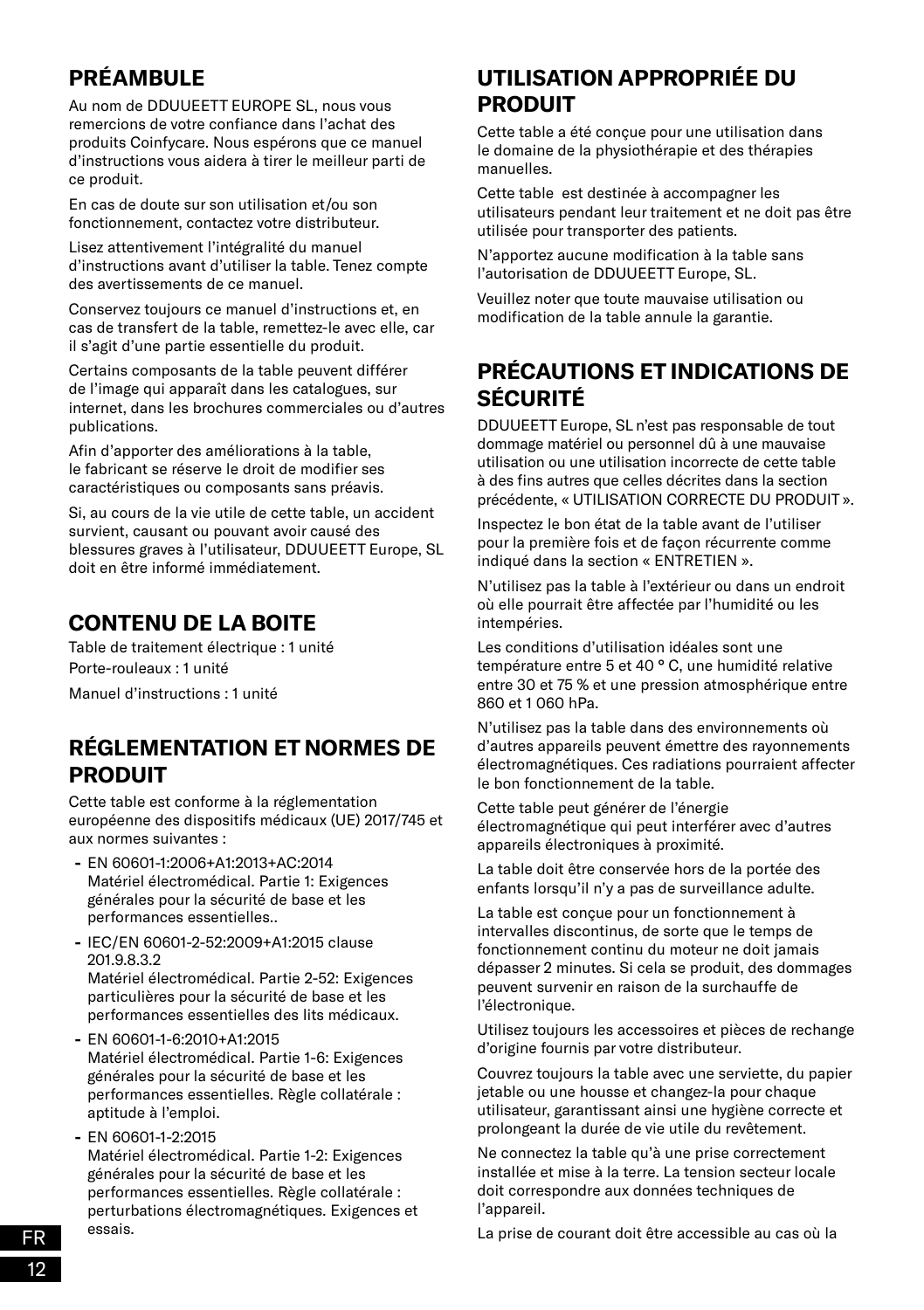table doit être rapidement débranchée à tout moment.

Tirez toujours sur la fiche et non sur le câble réseau.

Débranchez la table médicale de l'alimentation électrique avant de commencer le nettoyage ou tout type d'entretien.

Si le câble d'alimentation électrique est défectueux, débranchez immédiatement la table et informez votre distributeur ou un technicien spécialisé.

Positionnez le cordon d'alimentation correctement afin qu'il ne puisse pas trébucher.

Débranchez le cordon d'alimentation du secteur si la table n'est pas utilisée pendant une longue période.

Si vous détectez une anomalie dans le fonctionnement de la table, consultez votre revendeur ou un technicien spécialisé.

Ne manipulez jamais aucun composant électrique, n'ouvrez ou ne réparez aucun composant de la table.

Seul votre distributeur ou un technicien spécialisé doit réparer la table.

Ne touchez jamais la table ou le cordon d'alimentation avec les mains mouillées.

Ne placez jamais vos mains ou toute autre partie de votre corps dans un trou ou un vide sur la table lorsqu'elle est en fonctionnement.

Assurez-vous qu'il n'y a aucun objet dans l'espace sous la table qui pourrait provoquer des collisions ou un piégeage pendant le mouvement de la table.

Assurez-vous que vos pieds ne reposent pas sur la barre périphérique pendant le traitement et en particulier lorsque vous êtes assis près de la table. Cela pourrait créer une situation dangereuse où votre jambe est coincée entre la section et la barre phériphérique.

Tenez compte de la répartition du poids sur la table lorsque vous travaillez. Le poids doit être réparti le long de la table sans se concentrer sur ses extrémités pour maintenir la stabilité correcte de la table.

Vous ne devez pas vous asseoir sur la tête et les pieds. Si vous le faites, il y a un risque de basculement.

### **INSTRUCTIONS DE MONTAGE**

Placez le porte-rouleau dans la position indiquée sur la figure suivante. Serrez les 2 boutons de verrouillage jusqu'à ce qu'ils soient bien fixés.



#### **ENVIRONNEMENT PROFESSIONNEL**

La table est équipée de 4 roues pour faciliter son déplacement vers l'endroit où elle sera utilisée.

Une fois correctement positionnée, la table dispose d'un système d'immobilisation qui l'empêche de bouger pendant l'utilisation.

Pour activer ou désactiver ce système, vous devez appuyer sur l'un des deux leviers avec votre pied, comme illustré dans les figures suivantes.

**-** Figure 1: table en position de travail



**-** Figure 2: table en position de mouvement



#### **FONCTIONNEMENT**

Connectez la table de traitement à une prise électrique à l'aide du cordon d'alimentation.

#### **Fonctions motrices**

- **-** Barre périphérique pour le réglage de la hauteur
	- Avant de procéder au réglage, assurez-vous qu'il n'y a aucun objet dans l'espace sous la table qui pourrait provoquer des collisions ou des piégeages.
	- Appuyez sur la barre périphérique avec votre pied dans un sens ou dans l'autre pour régler la hauteur de la table.



- **-** Commande à pied pour régler la section centrale
	- Utilisez la commande à pied pour régler l'inclinaison de la section centrale de la table. Avec cela, il est en mesure de placer la table dans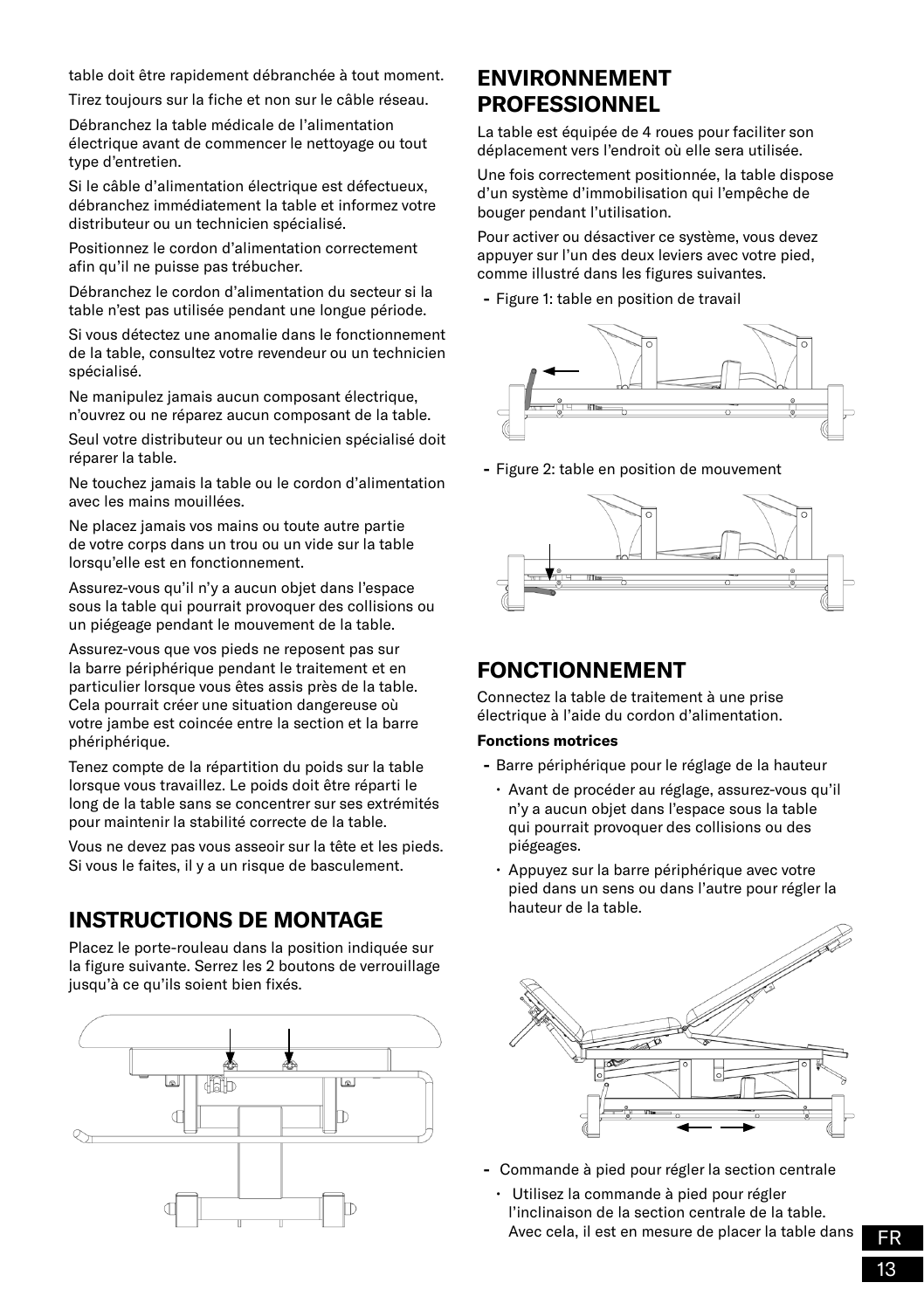#### les positions *Cyphose et Trendelenburg*.



#### **Fonctions manuelles**

- **-** Réglage de l'inclinaison de l'ensemble «repose-tête + accoudoir»
	- Pour abaisser l'ensemble, déplacez le levier qui actionne le vérin à gaz et appuyez sur jusqu'à ce que l'inclinaison souhaitée soit obtenue.
	- Pour soulever l'ensemble, déplacez le levier qui actionne le vérin à gaz et suivez l'ensemble jusqu'à ce que l'inclinaison souhaitée soit obtenue.



- **-** Réglage des accoudoirs
	- Pour relever l'accoudoir, utilisez les deux mains.
		- Appuyez vers l'intérieur comme indiqué par la flèche  $\bigcirc$  et déplacez l'accoudoir  $\bigcirc$  vers le haut à travers le guide jusqu'à la position souhaitée.



- Pour abaisser l'accoudoir, utilisez les deux mains.
	- Appuyez vers l'intérieur comme indiqué par la flèche  $\bigcirc$  et déplacez l'accoudoir  $\bigcirc$  vers le bas du guide jusqu'à la position souhaitée.



- **-** Réglage des accoudoirs
	- Pour plier l'accoudoir, appuyez légèrement dans le sens indiqué par la flèche (en appliquant une pression sur le ressort), puis poussez-le vers le bas.



• Pour relever l'accoudoir, appuyez légèrement dans le sens indiqué par la flèche (en exerçant une pression sur le ressort) puis guidez-le vers le haut jusqu'à ce qu'il soit correctement fixé en position horizontale.

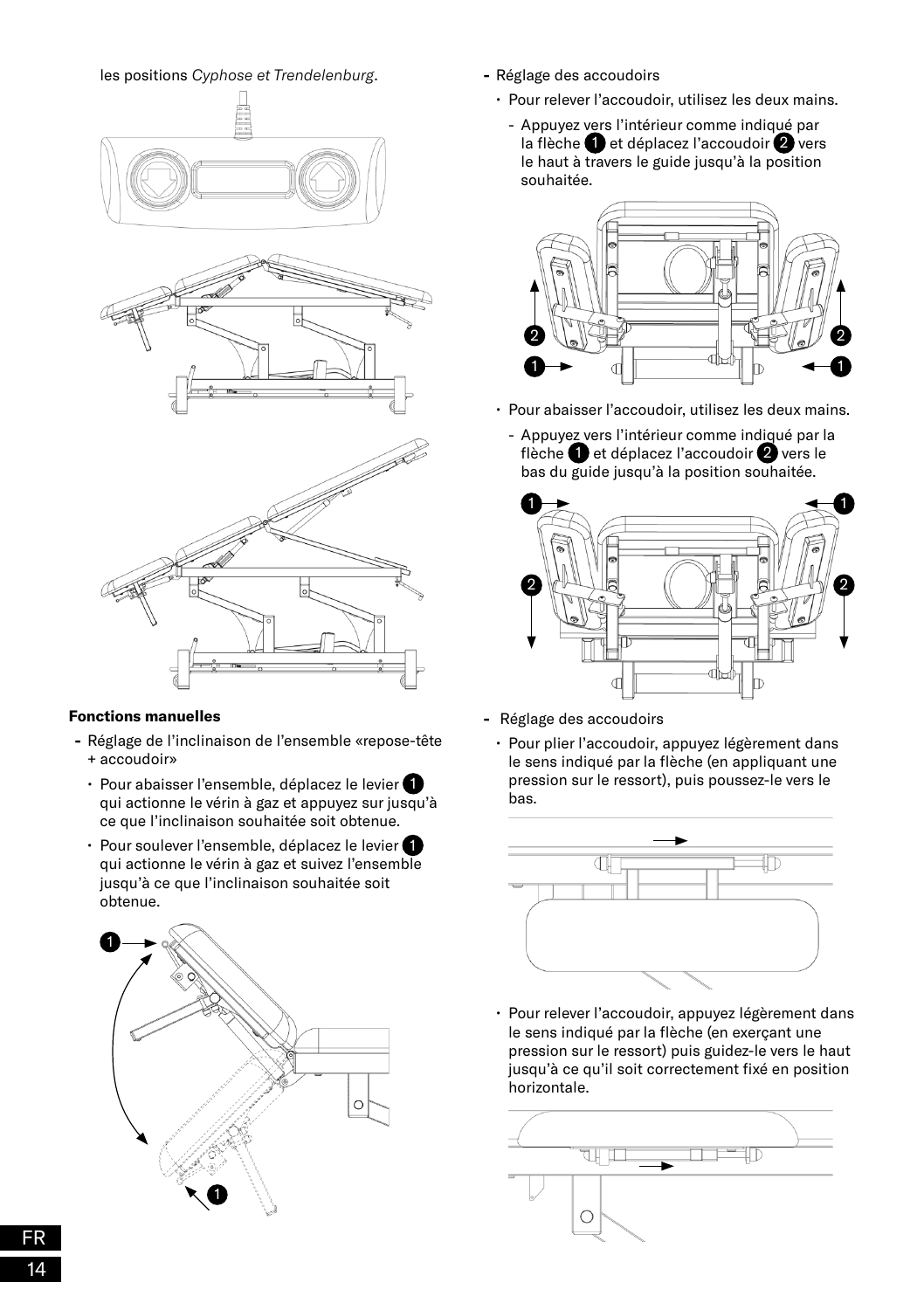#### **Légende des symboles et informations sur l'étiquette du produit.**

- **- Model:** Identification du produit.
- **- Model Num.:** Version de produit.
- **-**  $\mathsf{\mathsf{C}}$  **:** Marque de conformité CE.
- $\mathsf{I}$  **SN** : Numéro de série unique identifiant le produit.
- $\cdot$   $\sim\!\!\sqrt{ }$  : Date de fabrication.
- **- Product Net Weight:** Poids de la table en kg.
- **- INPUT:** Valeurs nécessaires du réseau électrique.
- **- ON: 2 min / OFF: 18 min:** Indique un fonctionnement discontinu de l'appareil selon CEI/EN 60601-1, ce qui indique que 2 minutes de fonctionnement continu du ou des moteurs ne doivent pas être dépassées.
- $\mathbf{1}$  : Consulter le mode d'emploi ou le manuel d'utilisation.
- Max. Load : Charge maximale totale que la table peut supporter.
- **-** : Déchets d'équipements électriques et électroniques. Une collecte sélective des déchets d'équipements électriques et électroniques est requise.
- $|\Box|$ : Classification des équipements électromédicaux - Double isolation.
- **-** : Classification de sécurité électrique Type B.
- **-** IPX4 : Protection contre les projections d'eau ou de liquides.
- **-** : Identification du fabricant.
- **EC REP** : Représentant autorisé dans l'UE.



### **IDENTIFICATION ET CARACTÉRISTIQUES DU PRODUIT**

À partir de la page 27, vous trouverez les différents modèles de tables de traitement électriques Coinfycare, avec des informations détaillées sur :

- **-** Nom, référence et principales caractéristiques techniques.
- **-** Croquis de la table de traitement, mesures et angles de mouvement possibles de chaque section.

# **RÉSOLUTION DE PROBLÈMES**

Si, pendant la durée de vie de la table, vous détectez un dysfonctionnement ou avez besoin d'une réparation, contactez votre revendeur et n'utilisez pas la table avant un diagnostic ou une réparation favorable.

### **MAINTENANCE**

Faites une inspection visuelle au moins une fois par mois pour vérifier le bon état général de la table. De plus, vous devez effectuer les opérations suivantes:

- **-** Vérifiez le bon réglage des différentes sections.
- **-** Vérifiez le bon fonctionnement des moteurs et leurs mouvements.
- **-** Vérifiez et nettoyez les vérins à gaz.
- **-** Vérifiez et serrez le matériel (si nécessaire).
- **-** Graissez les composants à friction.
- **-** Vérifiez le bon état du câblage électrique et de la prise.
- **-** Vérifiez le mécanisme d'activation des roues.

### **DURÉE DE VIE DE LA TABLE DE MASSAGE**

La durée de vie utile de la table médicale est de 5 ans. Cependant, cette période peut être prolongée pour des périodes de 2 ans, selon l'évaluation réalisée par un distributeur agréé ou par DDUUEETT Europe, SL.

# **RÉCUPÉRATION**

Si vous devez vous débarrasser de la table ou de l'une de ses pièces ou accessoires, consultez et respectez les lois et règlements applicables à la gestion des déchets et à la protection de l'environnement.

# **GARANTIE**

DDUUEETT Europe, SL garantit les produits contre les défauts de fabrication pendant 12 mois à compter de la date de la facture.

Toute garantie sera annulée si les instructions d'utilisation et d'entretien n'ont pas été respectées, si des modifications ont été apportées aux produits, si des pièces ont été remplacées ou si des matériaux ne répondant pas aux spécifications des produits du fabricant d'origine ont été utilisés.

# **NETTOYAGE ET DÉSINFECTION**

Avant de nettoyer la table, débranchez-la du réseau.

Nettoyez la table après chaque utilisation.

Époussetez la table avec un chiffon doux et sec.

Pour nettoyer le revêtement, appliquez une solution d'eau tiède et d'un détergent doux (par exemple, du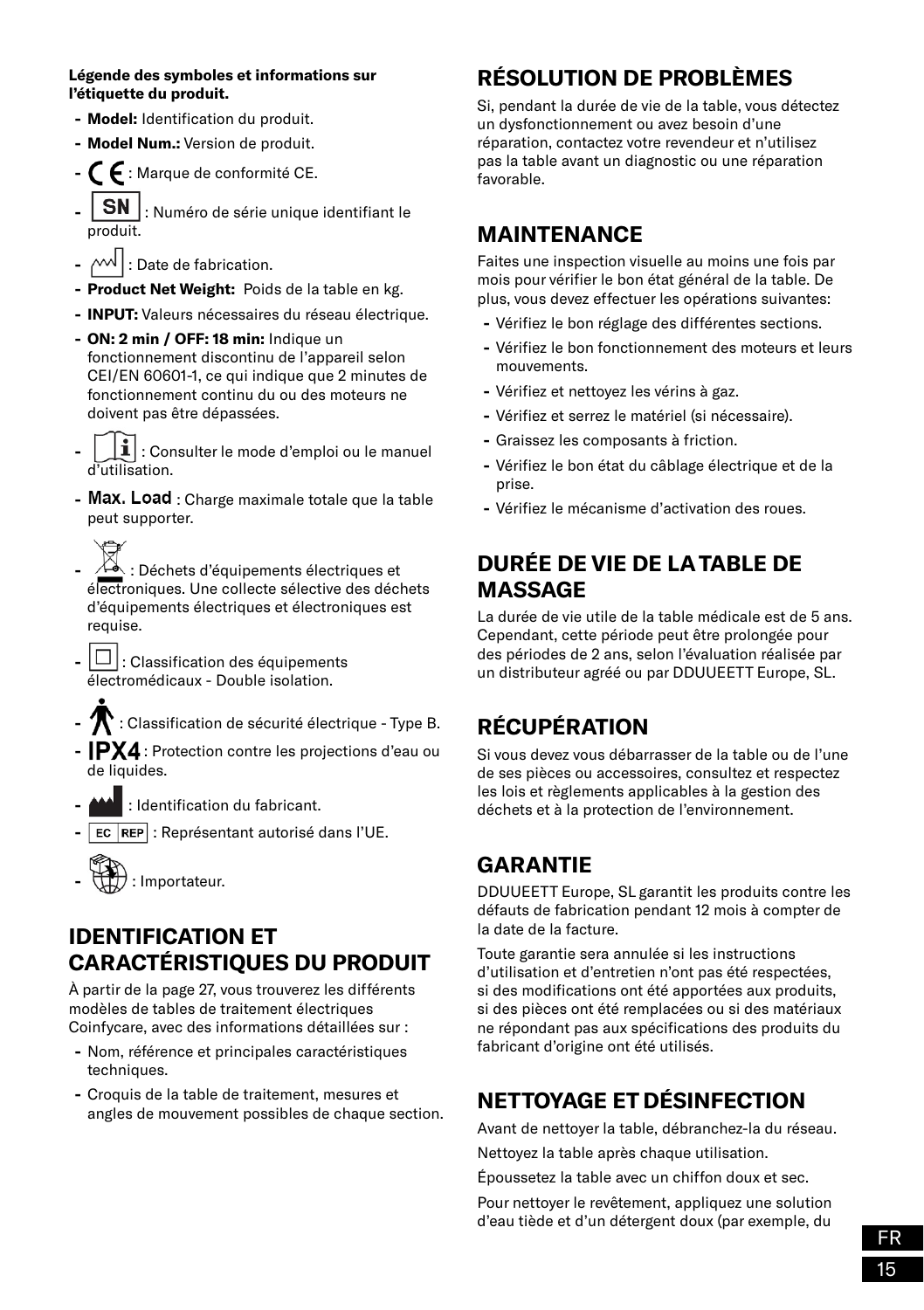savon neutre) avec un chiffon doux bien essoré.

Désinfectez le revêtement et autres surfaces avec un bactéricide approprié à cet effet.

Appliquez le désinfectant sur un chiffon doux, jamais directement sur la table.

N'utilisez jamais un mélange de désinfectants ou un mélange de désinfectant et de savon.

Évitez l'accumulation d'humidité sur les pièces mobiles de la structure métallique, car elles pourraient rouiller.

Étant donné que nous ne savons pas quel désinfectant sera utilisé, nous ne pouvons garantir qu'il n'endommagera pas le revêtement. Lisez attentivement les instructions et les avertissements relatifs à l'utilisation du produit désinfectant avant son achat ou son utilisation.

#### **CONTACT**

Distributeur autorisé des produits Coinfycare où vous avez achetée la Table de traitement électrique.

Importateur

DDUUEETT Europe, SL

Font de la Ventaiola, 1-3 Nau 3

08670, Navàs

Barcelone (Espagne)

Représentant légal européen:

LOTUS NL BV

Koningin Julianaplein 10, 1e Verd

2595AA, La Haye, Pays-Bas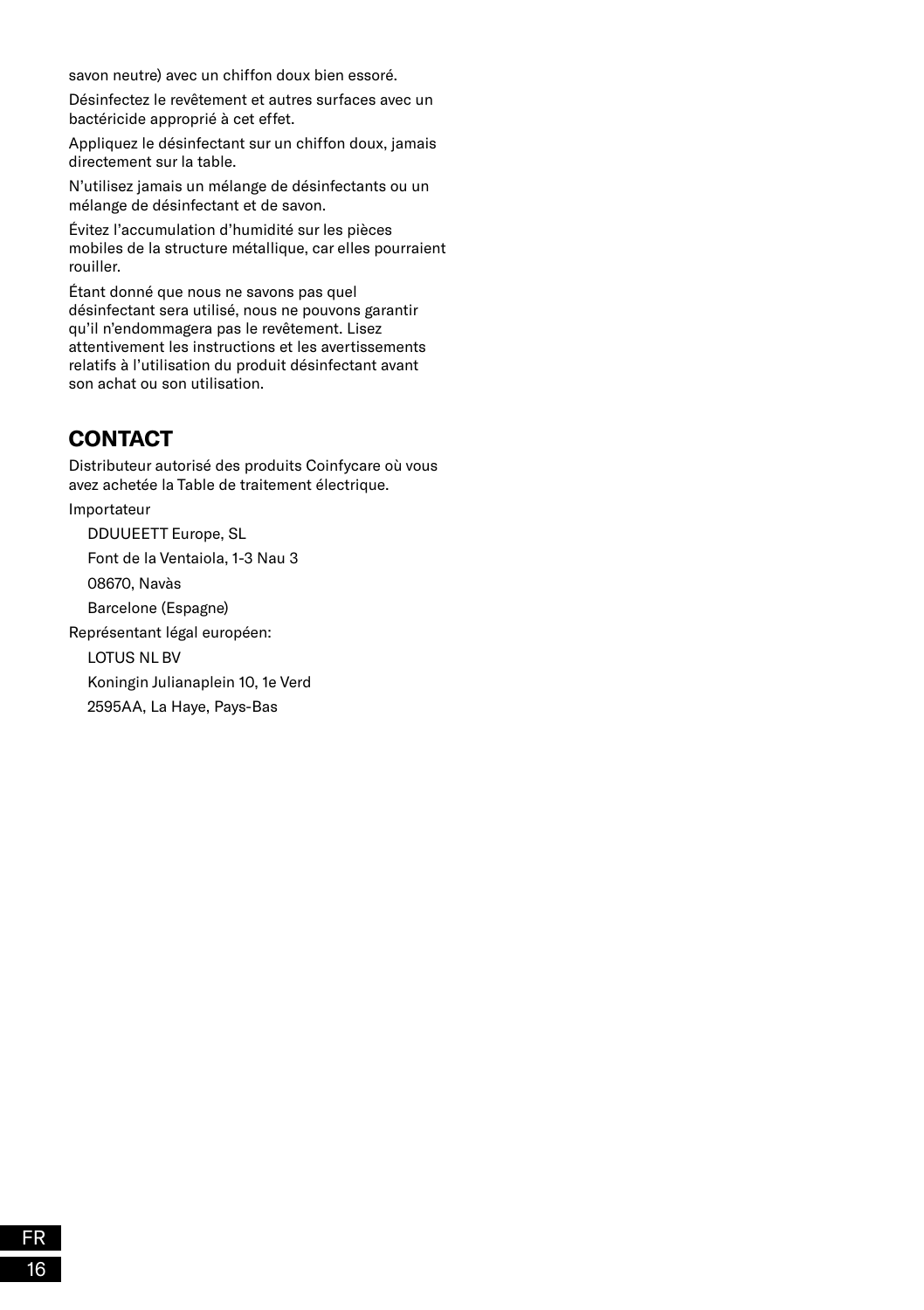# **PREAMBOLO**

Da DDUUEETT Europe, SL la ringraziamo per la sua fiducia nell'acquisto dei prodotti Coinfycare. Ci auguriamo che questo manuale di istruzioni la aiuti a ottenere il massimo da questo prodotto.

In caso di dubbi sul suo utilizzo o funzionamento, contatti il proprio rivenditore.

Legga attentamente l'intero manuale di istruzioni prima di utilizzare il lettino. Presti attenzione alle avvertenze all'interno di questo manuale.

Conservi sempre questo manuale di istruzioni e, in caso di trasferimento del lettino, consegni con esso il manuale, in quanto parte essenziale del prodotto.

Alcuni componenti del lettino possono differire dall'immagine che appare nei cataloghi, nel web, negli opuscoli commerciali o in altre pubblicazioni.

Con lo scopo di apportare migliorie al lettino, il produttore si riserva il diritto di modificarne le caratteristiche o i componenti senza preavviso.

Se durante la vita utile di questo lettino si verifica un incidente che provochi o possa aver causato gravi lesioni all'utilizzatore, DDUUEETT Europe, SL deve essere immediatamente informato.

# **CONTENUTO DELLA CONFEZIONE**

Lettino elettrico: 1 unità Portarotolo: 1 unità Manuale di istruzioni: 1 unità

### **REGOLAMENTO E STANDARD DEL PRODOTTO**

Questo lettino è conforme alla normativa europea dei dispositivi medici (UE) 2017/745 e alle seguenti norme:

- **-** EN 60601-1:2006+A1:2013+AC:2014 Apparecchi elettromedicali. Parte 1: Requisiti generali per la sicurezza di base e le prestazioni essenziali.
- **-** IEC/EN 60601-2-52:2009+A1:2015 clause 201.9.8.3.2

Apparecchi elettromedicali. Parte 2-52: Requisiti particolari per la sicurezza di base e le prestazioni essenziali dei letti medici.

**-** EN 60601-1-6:2010+A1:2015

Apparecchi elettromedicali. Parte 1-6: Requisiti generali per la sicurezza di base e le prestazioni essenziali. Regola collaterale: idoneità all'uso

**-** EN 60601-1-2:2015

Apparecchi elettromedicali. Parte 1-2: Requisiti generali per la sicurezza di base e le caratteristiche di prestazioni essenziali. Regola collaterale: disturbi elettromagnetici. Requisiti e prove.

# **USO CORRETTO DEL PRODOTTO**

Questo lettino è stato progettato per l'utilizzo nel

campo della fisioterapia e delle terapie manuali.

Questo lettino ha lo scopo di supportare gli utilizzatori durante il trattamento e non deve essere adoperato per il trasporto di pazienti.

Non apportare modifiche al lettino senza l'autorizzazione di DDUUEETT Europe, SL.

Si prega di tener presente che qualsiasi uso improprio o modifica del lettino invalida la garanzia.

### **PRECAUZIONI E INDICAZIONI DI SICUREZZA**

DDUUEETT Europe, SL non è responsabile per alcun danno materiale o personale dovuto ad un uso improprio o errato di questo lettino per scopi diversi da quelli descritti nella sezione precedente, "USO CORRETTO DEL PRODOTTO".

Verificare il buono stato del lettino prima di utilizzarlo per la prima volta e periodicamente come indicato nella sezione "MANUTENZIONE".

Non utilizzare il lettino all'aperto o in qualsiasi luogo in cui possa essere influenzato da umidità o condizioni meteorologiche avverse.

Le condizioni ideali per l'uso sono una temperatura compresa tra 5-40ºC, un'umidità relativa compresa tra 30-75% e una pressione atmosferica compresa tra 860-1060 hPa.

Non utilizzare il lettino in ambienti in cui altri dispositivi potrebbero emettere radiazioni elettromagnetiche. Queste radiazioni potrebbero compromettere il corretto funzionamento del lettino.

Questo lettino può generare energia elettromagnetica che può interferire con altri dispositivi elettronici vicini.

Il lettino deve essere tenuto fuori dalla portata dei bambini quando non c'è la supervisione di un adulto.

Il lettino è progettato per il funzionamento a intervalli discontinui, quindi il tempo di funzionamento continuo del motore non deve mai superare i 2 minuti. In tal caso, potrebbero verificarsi danni a causa del surriscaldamento del sistema elettronico.

Utilizzare sempre accessori e ricambi originali forniti dal proprio rivenditore.

Coprire sempre il lettino con un asciugamano, carta usa e getta o una fodera e cambiarla per ogni utilizzatore, garantendo così una corretta igiene e allungando la vita utile del rivestimento.

Collegare il lettore solo a una presa correttamente installata e dotata di messa a terra. La tensione di rete locale deve corrispondere ai dati tecnici del dispositivo.

La presa di corrente deve essere accessibile nel caso in cui il lettino debba essere scollegato rapidamente in qualsiasi momento.

Staccare sempre la spina e non il cavo di rete.

Scollegare il lettino dall'alimentazione elettrica prima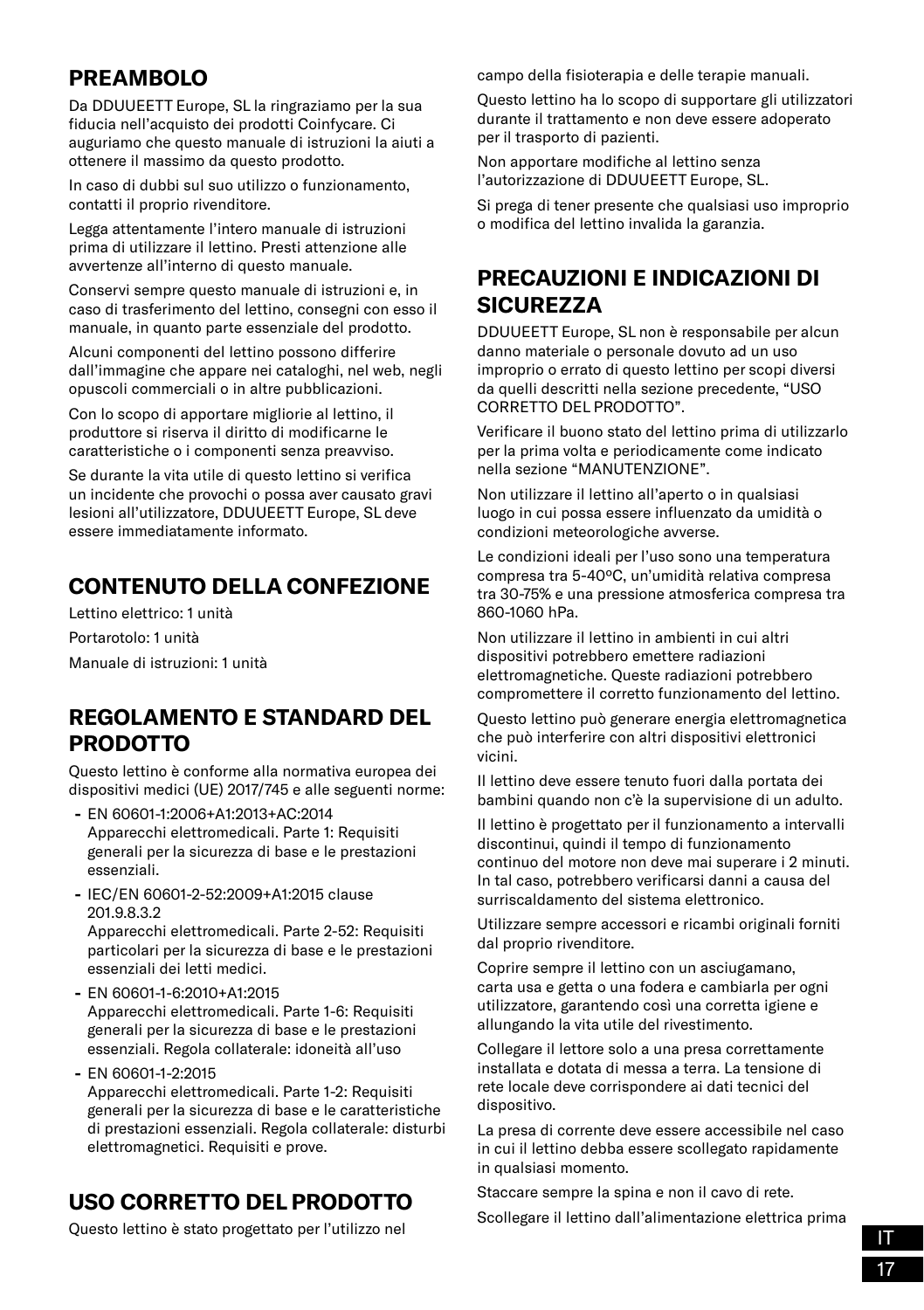di iniziare la pulizia o qualsiasi tipo di manutenzione.

Se il cavo di alimentazione è difettoso, scollegare immediatamente il lettino e informare il proprio rivenditore o un tecnico specializzato.

Posizionare il cavo di alimentazione correttamente in modo che non possa essere calpestato.

Scollegare il cavo di alimentazione dalla rete se il lettino non verrà utilizzato per un lungo periodo di tempo.

Se si rilevano anomalie nel funzionamento del lettino, consultare il proprio rivenditore o un tecnico specializzato.

Non manipolare mai alcun componente elettrico né aprire o riparare alcun componente del lettino.

Solo il tuo rivenditore o un tecnico specializzato dovrebbero riparare il lettino.

Non toccare mai il lettino o il cavo di alimentazione con le mani bagnate.

Non mettere mai le mani o qualsiasi altra parte del corpo in alcun foro o spazio vuoto sul lettino mentre è in funzione.

Assicurarsi che non ci siano oggetti nello spazio sotto il lettino che potrebbero causare urti o intrappolamenti durante il movimento dello stesso.

Assicurarsi che i piedi non poggino sulla barra perimetrale durante il trattamento e soprattutto quando si è seduti vicino al tavolo. Ciò potrebbe creare una situazione pericolosa in cui la gamba è intrappolata tra la sezione e la barra perimetrale.

Tenere in considerazione la distribuzione del peso sul lettino durante il lavoro. Il peso deve essere distribuito lungo il lettino senza concentrarsi sulle sue estremità per mantenere la corretta stabilità dello stesso.

Non ci si dovrebbe sedere sulle sezioni testa e piedi. In caso contrario, c'è il pericolo di ribaltarsi.

# **ISTRUZIONI PER IL MONTAGGIO**

Posizionare il portarotolo nella posizione indicata nella figura seguente. Stringere le 2 manopole di bloccaggio finché non sono fissate.



### **COLLOCAZIONE SUL POSTO DI LAVORO**

Il lettino è dotato di 4 ruote per facilitarne lo spostamento nel luogo in cui verrà utilizzato.

Una volta posizionato correttamente, il lettino è dotato di un sistema di immobilizzazione che ne impedisce il movimento durante l'utilizzo.

Per attivare o disattivare questo sistema, è necessario premere una delle due leve con il piede, come mostrato nelle figure seguenti.

**-** Figura 1: Lettino in posizione di lavoro



**-** Figura 2: Lettino in posizione per il movimento



### **FUNZIONAMENTO**

Collegare il lettino a una presa elettrica usando il cavo di alimentazione.

#### **Funzioni motorie**

- **-** Barra perimetrale per la regolazione dell'altezza
	- Prima di effettuare la regolazione, assicurarsi che non ci siano oggetti nello spazio sotto il lettino che potrebbero causare collisioni o intrappolamenti.
	- Attivare la barra perimetrale con il piede, lateralmente per regolare l'altezza del lettino.



- **-** Comando a pedale per la regolazione della sezione centrale
- Utilizzare il pedale per regolare l'inclinazione della sezione centrale del lettino. Così, è in grado di posizionare il lettino nelle posizioni di *Cifosi e*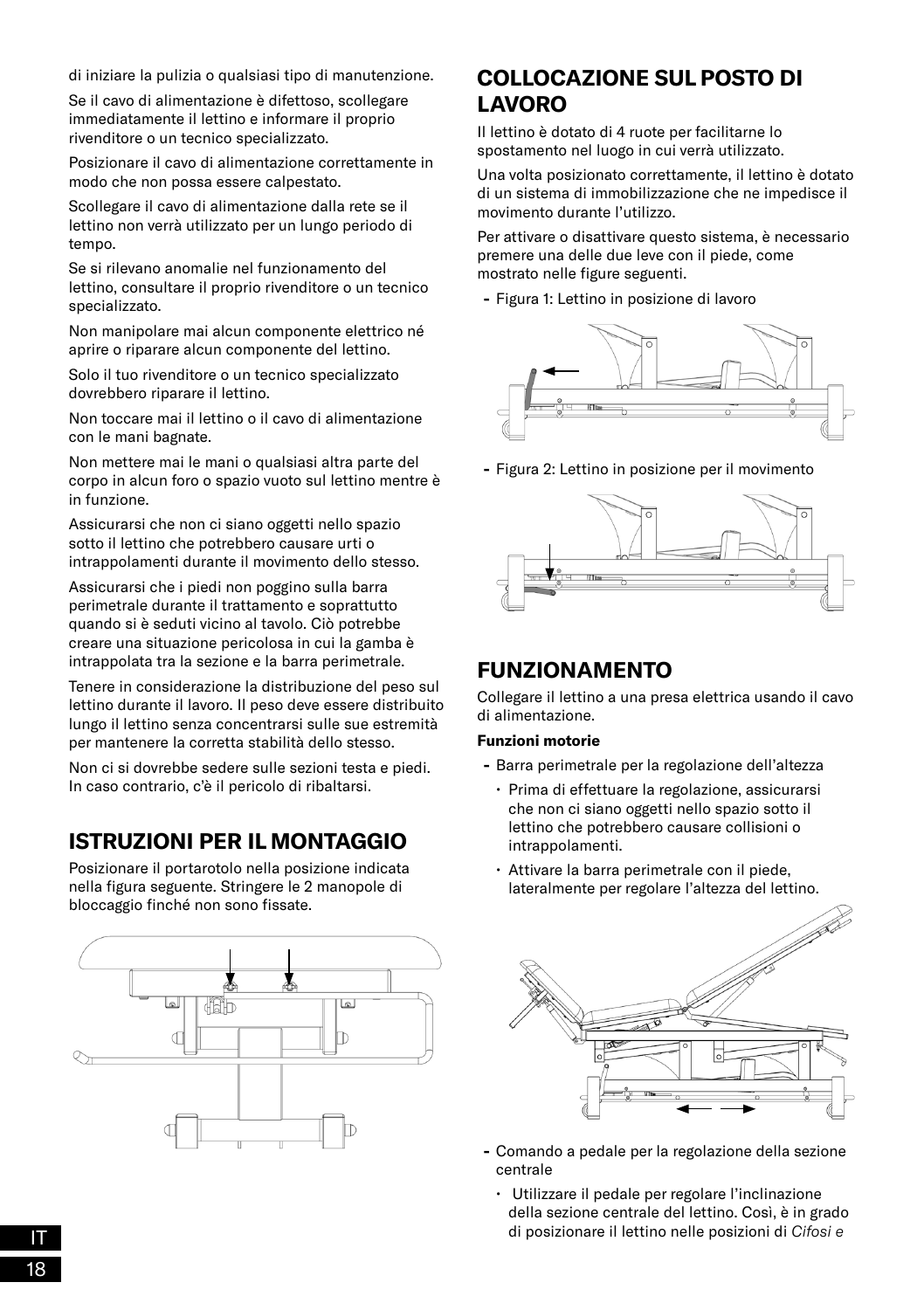*Trendelenburg.*



#### **Funzioni manuali**

- **-** Regolazione dell'inclinazione del gruppo «poggiatesta + bracciolo»
	- $\cdot$  Per abbassare il gruppo, spostare la leva  $\bullet$  che aziona il pistone a gas e premere verso il basso fino a ottenere l'inclinazione desiderata.
	- Per sollevare il gruppo, spostare la leva 1 che aziona il pistone a gas e seguire il montaggio fino a ottenere l'inclinazione desiderata.



- **-** Regolazione dei braccioli
	- Per alzare il bracciolo usare entrambe le mani.
		- Premere verso l'interno come indicato dalla freccia  $\bigcirc$  e spostare il bracciolo  $\bigcirc$  verso l'alto attraverso la guida fino alla posizione desiderata.



- Per abbassare il bracciolo utilizzare entrambe le mani.
	- Premere come indicato dalla freccia  $\bigcirc$  e spostare il bracciolo 2 lungo la guida nella posizione desiderata.



- **-** Regolazione dei braccioli laterali
	- Per piegare il bracciolo, premere leggermente nella direzione indicata dalla freccia (esercitando una pressione sulla molla) e quindi spingerlo verso il basso.



• Per alzare il bracciolo premere leggermente nel verso indicato dalla freccia (esercitando una pressione sulla molla) e poi guidarlo verso l'alto fino a fissarlo correttamente in posizione orizzontale.

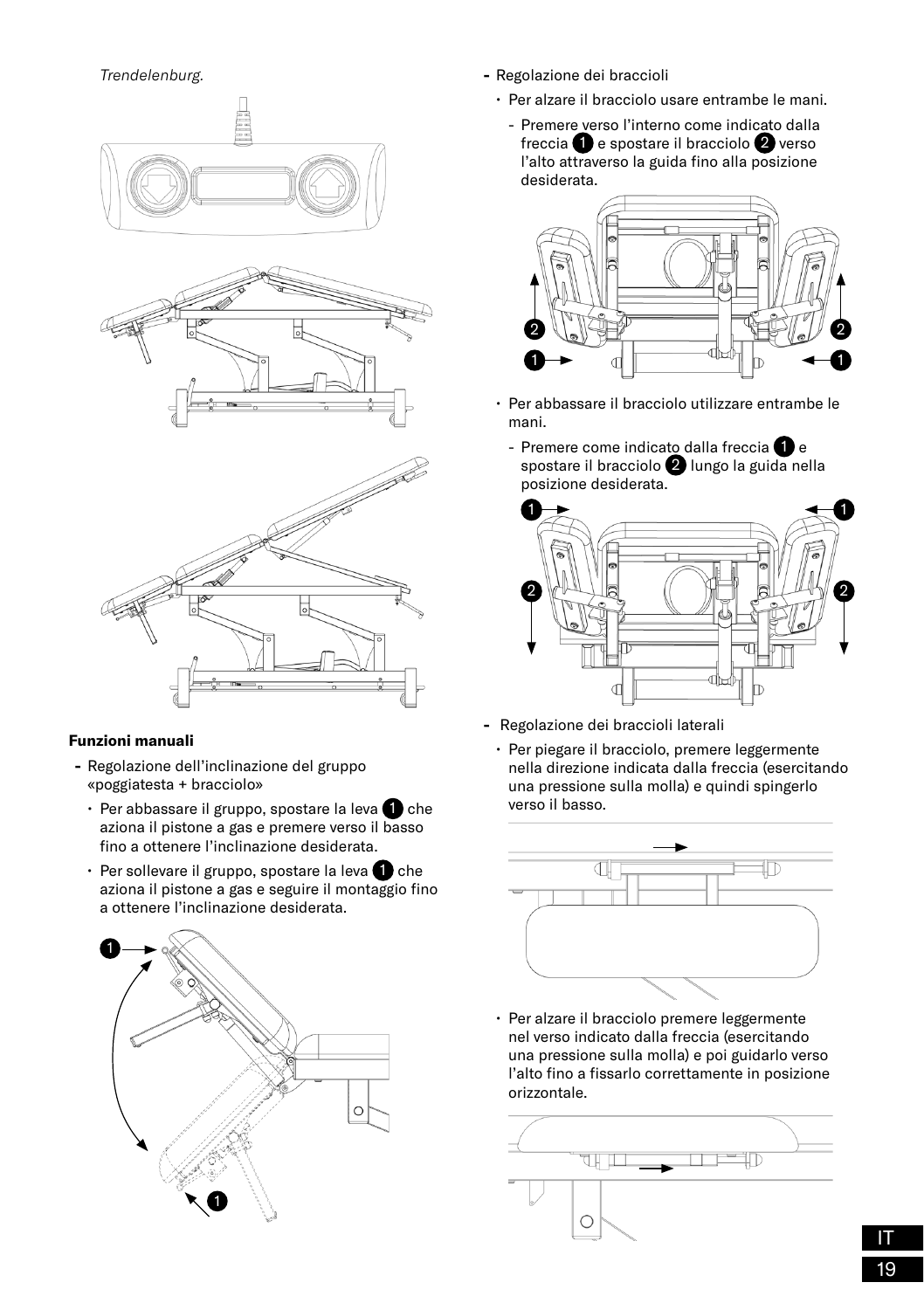#### **Legenda dei simboli e delle informazioni sull'etichetta del prodotto:**

- **- Model:** identificazione del prodotto.
- **- Model Num.:** versione del prodotto.
- **-** : CE Marcatura di conformità.
- **SN** : Numero di serie univoco identificativo del prodotto.
- $\cdot$   $\sim\!\!\sqrt{ }$  : Data di fabbricazione.
- **- Product Net Weight:** Peso del lettino in kg.
- **- INPUT:** Valori necessari della rete di alimentazione elettrica.
- **- ON: 2 min / OFF: 18 min:** Indica il funzionamento discontinuo del dispositivo secondo la IEC/EN 60601-1, che indica che non devono essere superati i 2 minuti di funzionamento continuo del motore o dei motori.
- **-** : Consultare le istruzioni per l'uso o il manuale utente.
- **Max. Load**: Carico massimo totale che il lettino può sostenere.
- **-** : Rifiuti da apparecchiature elettriche ed elettroniche È necessaria la raccolta selettiva dei rifiuti di apparecchiature elettriche ed elettroniche.
- $|\Box|$ : Classificazione delle apparecchiature elettromedicali - Doppio isolamento.
- **-** : Classificazione di sicurezza elettrica Tipo B.
- **-** IPX4 : Protezione contro spruzzi d'acqua o liquidi.
- **-** : Identificazione del costruttore.
- **EC REP** : Rappresentante autorizzato nell'UE.



### **IDENTIFICAZIONE E CARATTERISTICHE DEL PRODOTTO**

A partire da pagina 27, troverete i differenti modelli dei lettini elettrici Coinfycare, con informazioni dettagliate:

- **-** Nome, riferimento e principali caratteristiche tecniche.
- **-** Progetto del lettino, misure e possibili angoli di movimento di ogni sezione.

# **SOLUZIONE DEI PROBLEMI**

Se durante la vita del lettino si rilevano malfunzionamenti o si necessita di una riparazione, contattare il proprio rivenditore e non utilizzarlo fino a diagnosi o riparazione favorevoli.

### **MANUTENZIONE**

Effettuare un'ispezione visiva almeno una volta al mese per verificare il buono stato generale del lettino. Inoltre, è necessario effettuare quanto segue:

- **-** Verificare la corretta regolazione delle diverse sezioni.
- **-** Verificare il corretto funzionamento dei motori e dei loro movimenti.
- **-** Controllare e pulire i pistoni del gas.
- **-** Controllare e serrare la bulloneria (se necessario).
- **-** Ingrassare i componenti con attrito.
- **-** Verificare il buono stato del cablaggio elettrico e della presa.
- **-** Controllare il meccanismo di azionamento delle ruote.

# **VITA UTILE DEL LETTINO**

La vita utile del lettino è di 5 anni. Tuttavia, questo periodo può essere esteso per periodi di 2 anni, secondo la valutazione effettuata da un distributore autorizzato o da DDUUEETT Europe, SL.

# **RICICLAGGIO**

Se è necessario smaltire il lettino o qualsiasi sua parte o accessorio, consultare e rispettare le leggi e le normative applicabili alla gestione dei rifiuti e alla protezione dell'ambiente.

# **GARANZIA**

DDUUEETT Europe, SL garantisce i prodotti per difetti di fabbricazione per 12 mesi dalla data della fattura.

Qualsiasi garanzia verrà considerata nulla se non vengono osservate le istruzioni d'uso e manutenzione, se vengono apportate modifiche ai prodotti, se sono state sostituite parti o se sono stati utilizzati materiali che non soddisfano le specifiche dei prodotti originali del produttore.

# **PULIZIA E DISINFEZIONE**

Prima di pulire il lettino, scollegarlo dalla rete.

Pulire il lettino dopo ogni utilizzo.

Spolverare il lettino con un panno morbido e asciutto.

Per pulire il rivestimento, applicare una soluzione di acqua calda e un detergente delicato (ad esempio, sapone neutro) con un panno morbido ben strizzato.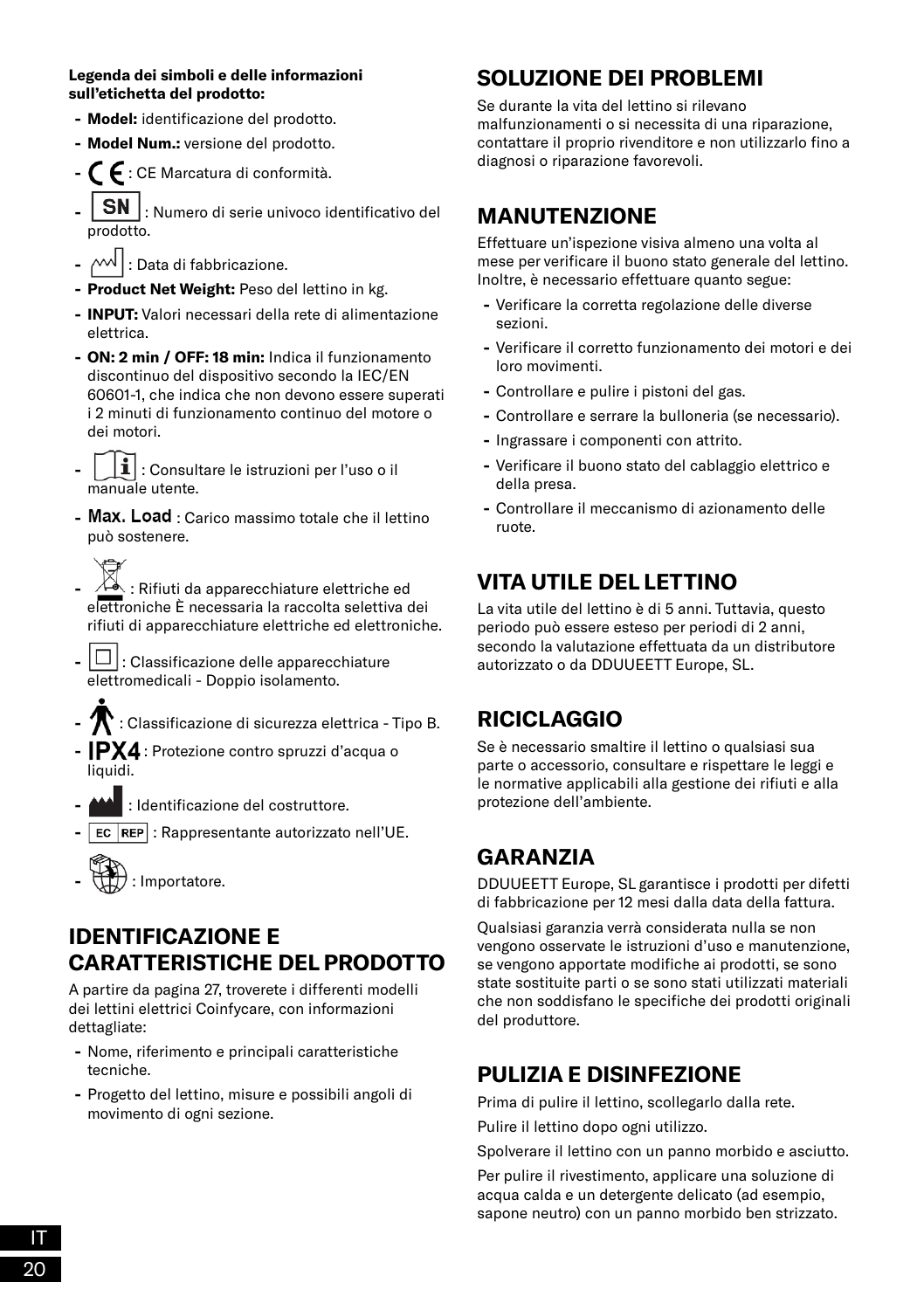Disinfettare l'imbottitura e altre superfici con un battericida adatto a tale scopo.

Applicare il disinfettante su un panno morbido, mai direttamente sul lettino.

Non utilizzare mai una miscela di disinfettanti o una miscela di disinfettante e sapone.

Evitare l'accumulo di umidità sulle parti mobili della struttura metallica, in quanto potrebbero arrugginire.

Poiché non sappiamo quale disinfettante verrà utilizzato, non possiamo garantire che non causerà danni al rivestimento. Leggere attentamente le istruzioni e le avvertenze per l'uso del prodotto disinfettante prima dell'acquisto o dell'uso.

# **CONTATTI**

Distributore autorizzato dei prodotti Coinfycare dove hai acquistato il lettino elettrico.

Importatore:

DDUUEETT Europe, SL

Font de la Ventaiola, 1-3 Nau 3

08670, Navàs

Barcellona, Spagna

Rappresentante legale europeo:

LOTUS NL BV.

Koningin Julianaplein 10, 1e Verd

2595AA, L'Aia, Paesi Bassi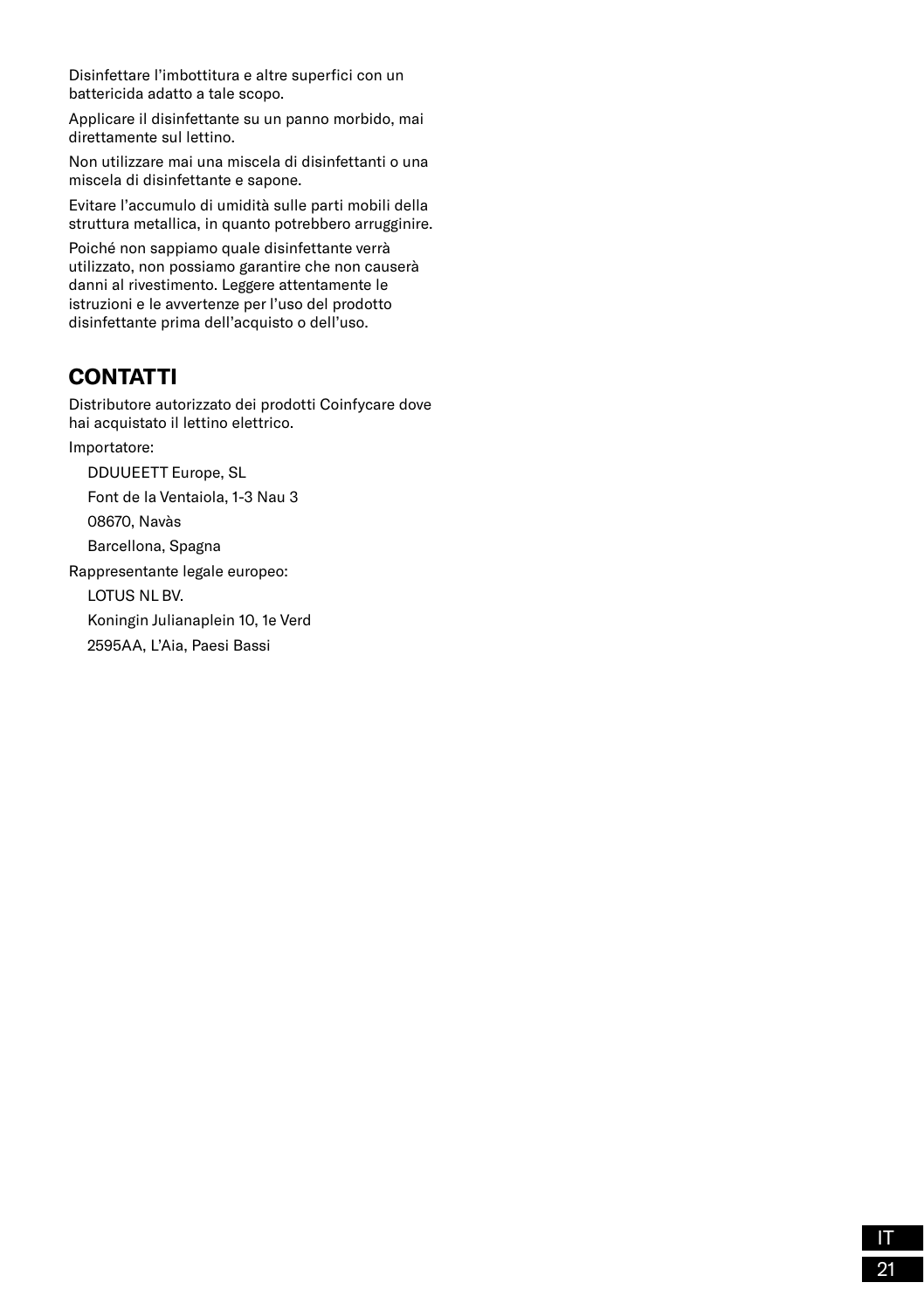# **PRÄAMBEL**

Wir von DDUUEETT Europe, SL, danken für Ihr Vertrauen beim Kauf der Coinfycare Therapieliege. Machen Sie sich bitte mit dieser Anleitung vertraut. Sie gewährleistet Ihnen eine sichere und langjährige Nutzung der Behandlungsliege.

Wenn Sie Zweifel an der Verwendung oder dem Betrieb haben, wenden Sie sich an Ihren Händler.

Lesen Sie die gesamte Bedienungsanleitung aufmerksam durch, bevor Sie die Liege verwenden. Beachten Sie die Warnungen in diesem Handbuch.

Bewahren Sie diese Bedienungsanleitung sorgfältig auf und stellen Sie diese allen Nutzern während der Nutzungsdauer der Liege zur Verfügung, da sie ein wesentlicher Bestandteil des Produkts darstellt.

Einige Komponenten der Liege können von den Bild abweichen, die in Katalogen, im Internet, in Handelsbroschüren oder in anderen Veröffentlichungen dargestellt werden.

Um Verbesserungen an der Liege vorzunehmen, behält sich der Hersteller das Recht vor, deren Eigenschaften oder Komponenten ohne vorherige Ankündigung zu ändern.

Wenn während der Nutzungsdauer dieser Liege ein Unfall auftritt, der zu schweren Verletzungen des Benutzers führt oder hätte führen können, muss DDUUEETT Europe, SL unverzüglich informiert werden.

### **LIEFERUMFANG**

Elektrische Behandlungsliege: 1 Einheit Papier-Rollenhalter: 1 Einheit

Bedienungsanleitung: 1 Einheit

### **VORSCHRIFTEN UND PRODUKTSTANDARDS**

Diese Liege entspricht der europäischen Verordnung über Medizinprodukte (EU) 2017/745 und den folgenden Normen:

- **-** EN 60601-1:2006+A1:2013+AC:2014 Elektromedizinische Ausrüstung. Teil 1: Allgemeine Anforderungen an die grundlegende Sicherheit und die wesentliche Leistung.
- **-** IEC/EN 60601-2-52:2009+A1:2015 clause 201.9.8.3.2 Elektromedizinische Ausrüstung. Teil 2-52: Besondere Anforderungen an die grundlegende

Sicherheit und die wesentliche Leistung von medizinischen Betten. **-** EN 60601-1-6:2010+A1:2015

- Elektromedizinische Ausrüstung. Teil 1-6: Allgemeine Anforderungen an die grundlegende Sicherheit und die wesentliche Leistung. Nebennorm: Verwendungseignung.
- **-** EN 60601-1-2:2015

Elektromedizinische Ausrüstung. Teil 1-2: Allgemeine Anforderungen an grundlegende Sicherheits- und wesentliche Leistungsmerkmale. Kollateralregel: Elektromagnetische Störungen. Anforderungen und Prüfungen.

### **RICHTIGE VERWENDUNG DES PRODUKTS**

Diese Liege ist für die Durchführung von manuellen Therapien und physiotherapeutischen Behandlungen bestimmt.

Diese Liege soll Benutzer während ihrer Behandlung unterstützen und darf nicht zum Transport von Patienten verwendet werden.

Nehmen Sie ohne Genehmigung von DDUUEETT Europe, SL keine Veränderungen oder Umbauten an der Liege vor.

Bitte beachten Sie, dass jeglicher Missbrauch oder eigenständige Veränderungen an der Liege zum Erlöschen der Gewährleistung führen.

# **VORSICHTSMASSNAHMEN UND SICHERHEITSHINWEISE**

DDUUEETT Europe, SL haftet nicht für materielle oder persönliche Schäden, die durch Missbrauch oder falsche Verwendung dieser Liege für andere als die im vorherigen Abschnitt "RICHTIGE VERWENDUNG DES PRODUKTS" beschriebenen Zwecke entstehen.

Überprüfen Sie den ordnungsgemäßen Zustand der Liege, bevor Sie sie zum ersten Mal verwenden, wie im Abschnitt "WARTUNG" angegeben.

Verwenden Sie die Liege nicht im Freien oder an Orten, an denen sie durch Feuchtigkeit oder schlechtes Wetter beeinträchtigt werden kann.

Die idealen Einsatzbedingungen sind eine Temperatur zwischen 5 und 40 °C, eine relative Luftfeuchtigkeit zwischen 30 und 75 % und ein Luftdruck zwischen 860 und 1060 hPa.

Verwenden Sie die Liege nicht in Umgebungen, in denen andere Geräte möglicherweise elektromagnetische Strahlungen abgeben. Diese Strahlung kann die korrekte Funktion der Liege beeinträchtigen.

Diese Liege kann elektromagnetische Energie erzeugen, die andere, in der Nähe befindliche elektronischen Geräte stören kann.

Die Liege sollte außerhalb der Reichweite von Kindern aufbewahrt werden, wenn keine Aufsicht durch Erwachsene sicher gestellt ist..

Die Liege ist für einen diskontinuierlichen Intervallbetrieb ausgelegt, daher sollte die Dauerlaufzeit des Motors zwei (2) Minuten niemals überschreiten. In diesem Fall können Schäden durch Überhitzung der Elektronik auftreten.

Verwenden Sie immer Originalzubehör und Ersatzteile, die Sie von Ihrem Händler erhalten.

Decken Sie die Liege immer mit einem Handtuch, Einwegpapier oder einer Abdeckung ab und wechseln Sie sie für jeden Benutzer, um die richtige Hygiene zu gewährleisten und die Lebensdauer der Polsterung zu verlängern.

Schließen Sie die Liege nur an eine ordnungsgemäß installierte und geerdete Steckdose an. Die lokale Netzspannung muss den technischen Daten des Gerätes entsprechen.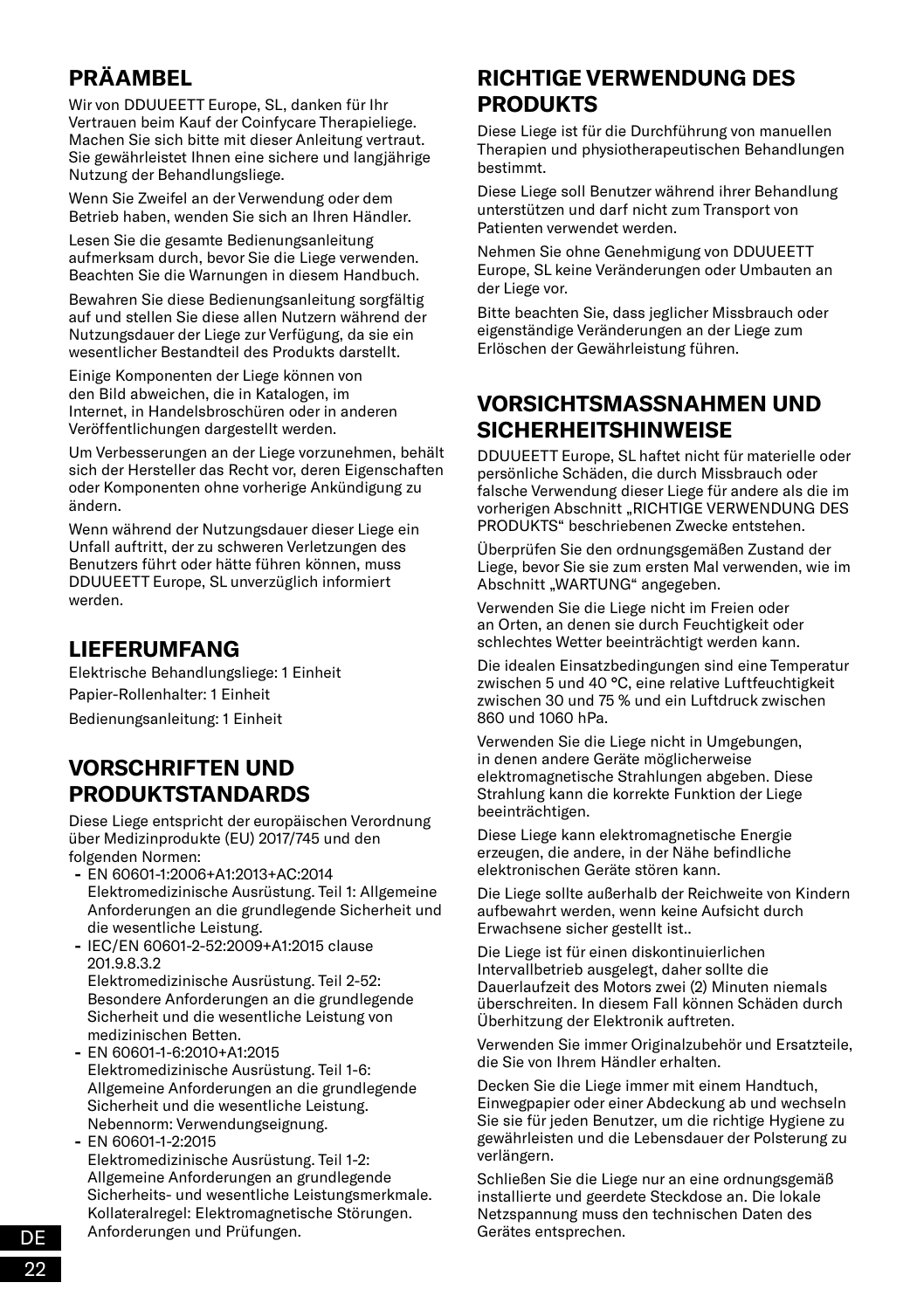Die Steckdose sollte frei zugänglich sein, falls die Liege zu einem bestimmten Zeitpunkt schnell vom Stromnetz getrennt werden muss.

Ziehen Sie immer am Stecker und nicht am Netzkabel.

Ziehen Sie den Netzstecker aus der Steckdose, bevor Sie mit der Reinigung oder Wartung beginnen.

Wenn das Stromversorgungskabel defekt ist, trennen Sie sofort die Liege ab und informieren Sie Ihren Händler oder einen spezialisierten Techniker.

Achten Sie darauf, dass keine Stolperstelle durch das Kabel entsteht.

Ziehen Sie das Netzkabel vom Stromnetz ab, wenn die Liege längere Zeit nicht benutzt wird.

Wenn Sie eine Störung im Betrieb der Liege feststellen, wenden Sie sich an Ihren Händler oder einen spezialisierten Techniker.

Nehmen Sie niemals eigenständig Änderungen an den elektrischen Komponenten vor und öffnen oder reparieren Sie niemals selbstständig Teile der Liege.

Nur Ihr Händler oder ein spezialisierter Techniker sollte die Liege reparieren.

Berühren Sie niemals die Liege oder das Netzkabel mit nassen Händen.

Legen Sie niemals Ihre Hände oder andere Körperteile in ein Loch oder eine Lücke auf der Liege, während diese in Betrieb ist.

Stellen Sie sicher, dass sich keine Gegenstände unterhalb der Liege befinden, die während der Bewegung der Liege Kollisionen oder Einklemmungen verursachen könnten.

Stellen Sie sicher, dass Ihre Füße während der Behandlung und insbesondere beim Sitzen in der Nähe der Liege nicht auf der Fußstange zur elektrischen Höhenverstellung abstellen. Dies kann zu einer gefährlichen Situation führen, in der Ihr Bein zwischen dem Abschnitt und der Begrenzungsstange eingeklemmt wird.

Berücksichtigen Sie bei der Arbeit die Gewichtsverteilung auf der Liege. Das Gewicht muss entlang der Liege verteilt werden, ohne sich auf die Enden zu konzentrieren, um die korrekte Stabilität der Liege zu gewährleisten.

Sie sollten nicht auf dem Kopf- und Fußteil sitzen. Wenn Sie dies tun, besteht die Gefahr eines Umkippens.

#### **MONTAGEANLEITUNGEN**

Platzieren Sie den Rollenkern in der in der folgenden Abbildung angegebenen Position. Ziehen Sie die 2 Verriegelungsknöpfe fest an.



# **PLATZIERLING AM ARREITSPLATZ**

Die Liege ist mit 4 Rädern ausgestattet, um die Bewegung an den Ort zu erleichtern, an dem sie verwendet wird.

Sobald die Liege richtig positioniert ist, verfügt sie über ein Immobilisierungssystem, das verhindert, dass sie sich während des Gebrauchs bewegt.

Um dieses System zu aktivieren oder zu deaktivieren, müssen Sie einen der beiden Hebel mit dem Fuß drücken, wie in den folgenden Abbildungen gezeigt.

**-** Abbildung 1: Liege in der Arbeitsposition



**-** Abbildung 2: Liege in der Position für Bewegung



#### **FUNKTIONSWEISE**

Schließen Sie die Liege mit dem Netzkabel an einer Steckdose an.

#### **Motorfunktionen**

- **-** Rundumschiene zur Höhenverstellung
	- Stellen Sie vor dem Einstellen sicher, dass sich keine Gegenstände unterhalb der Liege befinden, die Quetschungen oder Einklemmungen verursachen könnten.
	- Drücken Sie mit dem Fuß auf die Rundumschiene, um die Höhe der Liege anzupassen.



- **-** Fußschalter zum Einstellen des Mittelteils
	- Nutzten Sie den Fußschalter, um den Neigungswinkel des Mittelteils der Liege anzupassen. Damit gelingt es Ihnen, die Liege in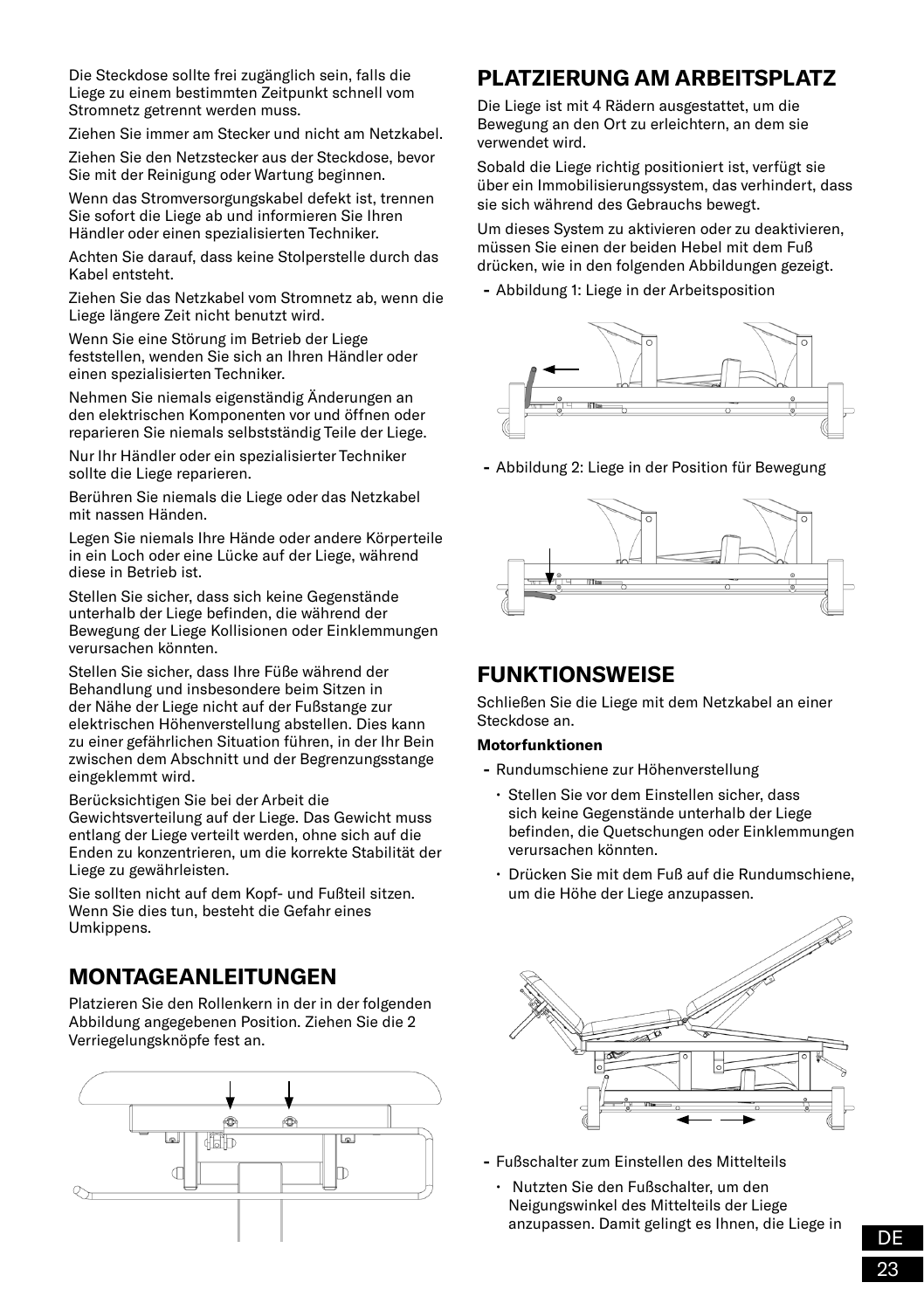den Stellungen von *Kyphose und Trendelenburg* zu halten.



#### **Manuelle Funktionen**

- **-** Einstellung des Kopfteils und der Armlehnen
	- Zum Absenken des Kopfteils betätigen Sie den Hebel 1 und drücken dieses nach unten, bis die gewünschte Neigung erreicht ist.
	- Zum Anheben des Kopfteils drücken Sie den Hebel **1** und bewegen das Kopfteil nach oben, bis die gewünschte Neigung erreicht ist.



- **-** Einstellung der Armstützen
	- Zum Anheben der Armlehne beide Hände benutzen.
		- Drücken Sie die Armlehne schräg nach innen (Pfeil  $\bigcirc$ ) und bewegen Sie die Armlehne entlang der Schiene nach oben (Pfeil 2), bis die gewünschte Position erreicht ist.



- Zum Absenken der Armlehne beide Hände benutzen.
	- Drücken Sie die Armlehne schräg nach innen (Pfeil 1) und bewegen Sie die Armlehne entlang der Schiene nach unten (Pfeil 2), bis die gewünschte Position erreicht ist.



- **-** Einstellung der Seitenarmlehnen
	- Zum Abklappen der Armlehne leicht in die angegebene Pfeilrichtung drücken (Druck auf die Feder ausüben) und dann nach unten drücken.



• Um die Armlehne anzuheben, drücken Sie leicht in die angegebene Pfeilrichtung (üben Sie Druck auf die Feder aus) und führen Sie sie dann nach oben, bis sie korrekt in horizontaler Position fixiert ist.

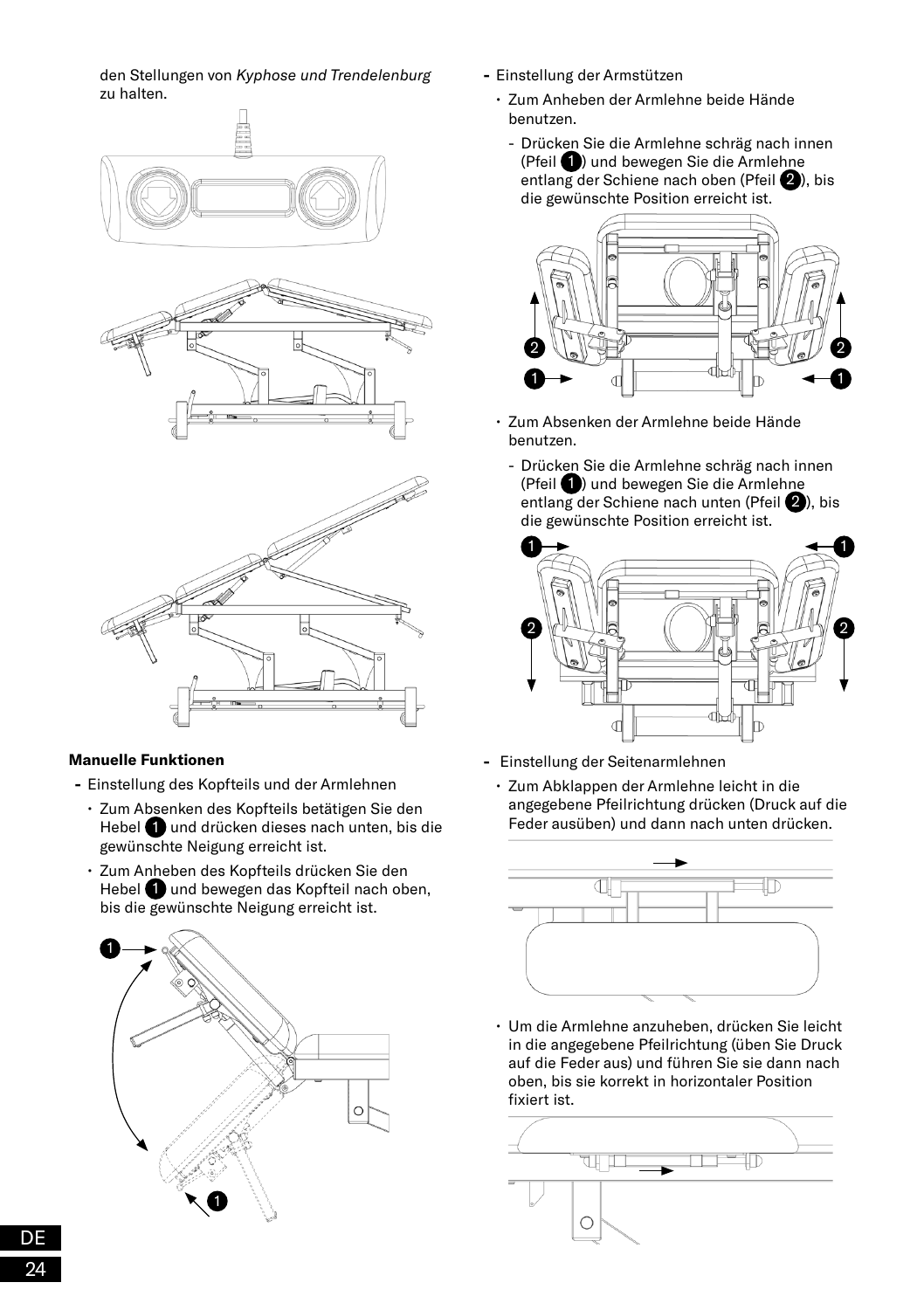#### **Legende zu Symbolen und Informationen auf dem Produktetikett:**

- **- Model:** Produktidentifikation.
- **- Model Num.:** Produktversion.
- **-** : CE-Konformitätskennzeichen.
- **SN** : Eindeutige Seriennummer zur Identifizierung des Produkts.
- $\sim$   $\sim$   $\mid$  : Herstellungsdatum.
- **- Product Net Weight:** Gewicht der Liege in kg.
- **- INPUT:** Notwendige Werte des Stromversorgungsnetzes.
- **- ON: 2 min / OFF: 18 min:** Zeigt einen unterbrochenen Betrieb des Geräts gemäß IEC / EN 60601-1 an, was darauf hinweist, dass 2 Minuten Dauerbetrieb des Motors oder der Motoren nicht überschritten werden dürfen.
- $\mathbf{1}$  : Konsultieren Sie die Gebrauchsanweisung oder das Benutzerhandbuch.
- Max. Load : Maximale Gesamtlast, die die Liege tragen kann.
- Elektrische und elektronische Altgeräte. Eine selektive Sammlung von Elektro- und Elektronikaltgeräten ist erforderlich.
- $\vert \Box \vert$ : Klassifizierung medizinischer elektrischer Geräte - Doppelte Isolierung.
- **-** : Elektrische Sicherheitsklassifizierung Typ B.
- **-** IPX4 : Schutz gegen Spritzwasser oder Flüssigkeiten.
- **-** : Angaben zum Hersteller.
- **EC REP** : Bevollmächtigter in der EU.



### **IDENTIFIZIERUNG UND EIGENSCHAFTEN DES PRODUKTS**

Ab Seite 27 finden Sie die unterschiedlichen Modelle der elektrischen Behandlungsliegen von Coinfycare, mit der detaillierten Information über:

- **-** Name, Referenz und technische Hauptmerkmale.
- **-** Skizzen der Liegen, Maße und mögliche Bewegungswinkel jedes Abschnitts.

# **PROBLEMLÖSUNG**

Wenn Sie während der Lebensdauer der Liege eine Fehlfunktion feststellen oder eine Reparatur benötigen, wenden Sie sich an Ihren Händler und verwenden Sie die Liege erst nach einer günstigen Diagnose oder Reparatur.

# **WARTUNG**

Führen Sie mindestens einmal im Monat eine Sichtprüfung durch, um den allgemeinen Zustand der Liege zu überprüfen. Darüber hinaus müssen Sie Folgendes tun:

- **-** Überprüfen Sie die korrekte Einstellung der verschiedenen Abschnitte.
- **-** Überprüfen Sie die ordnungsgemäße Funktion der Motoren und ihre Bewegungen.
- **-** Überprüfen und reinigen Sie die Gasfedern.
- **-** Überprüfen Sie die Schrauben und ziehen diese fest (falls erforderlich).
- **-** Fetten Sie Teile mit Reibung ein.
- **-** Überprüfen Sie den ordnungsgemäßen Zustand der elektrischen Verkabelung und der Steckdose.
- **-** Überprüfen Sie das Radhebesystem.

# **NÜTZLICHES LEBEN DER LIEGE**

Die Nutzungsdauer der Liege beträgt 5 Jahre. Diese Frist kann jedoch nach Einschätzung eines autorisierten Händlers oder von DDUUEETT Europe, SL um zwei Jahre verlängert werden.

# **RECYCLING**

Wenn Sie die Liege oder Teile oder Zubehör entsorgen müssen, beachten und beachten Sie die Gesetze und Vorschriften zur Abfallentsorgung und zum Schutz der Umwelt.

# **GARANTIE**

DDUUEETT Europe, SL garantiert die Produkte für die Herstellungsfehler für 12 Monate ab Rechnungsdatum.

Jegliche Garantie erlischt, wenn die Gebrauchsund Wartungsanweisungen nicht beachtet wurden, wenn Änderungen an den Produkten vorgenommen wurden, wenn Teile ausgetauscht wurden oder wenn Materialien verwendet wurden, die nicht den Spezifikationen der Produkte des Originalherstellers entsprechen.

# **REINIGUNG UND DESINFEKTION**

Ziehen Sie vor dem Reinigen der Liege den Netzstecker aus der Steckdose.

Reinigen Sie die Liege nach jedem Gebrauch.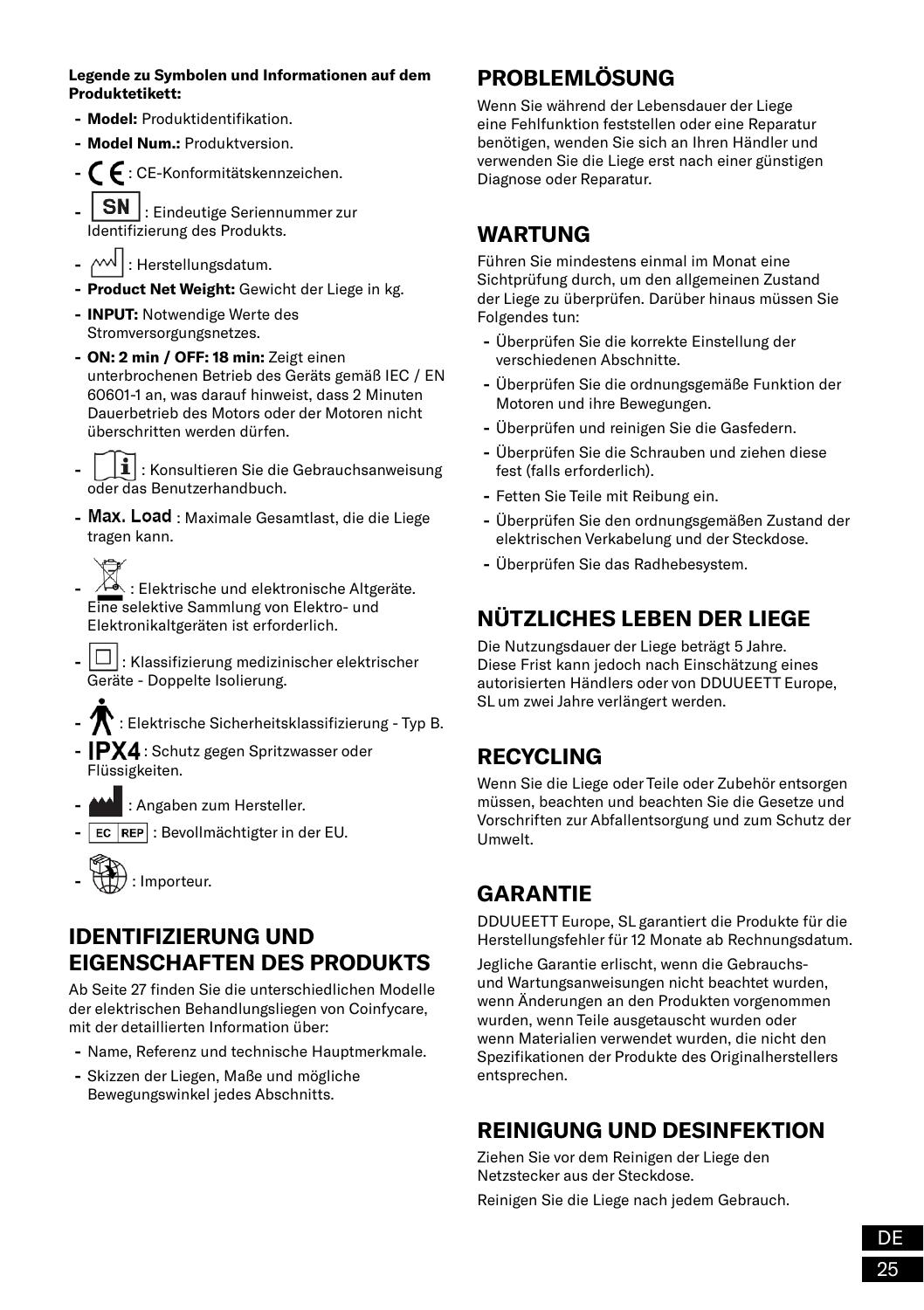Stauben Sie die Liege mit einem weichen, trockenen Tuch ab.

Verwenden Sie zum Reinigen der Polsterung eine Lösung aus warmem Wasser und einem milden Reinigungsmittel (z. B. neutrale Seife) mit einem gut ausgewrungenen weichen Tuch.

Desinfizieren Sie die Polsterung und andere Oberflächen mit einem geeigneten Bakterizid-Mittel für diesen Zweck.

Tragen Sie das Desinfektionsmittel auf ein weiches Tuch auf, niemals direkt auf die LIege.

Verwenden Sie niemals eine Mischung aus Desinfektionsmitteln oder eine Mischung aus Desinfektionsmittel und Seife.

Vermeiden Sie die Ansammlung von Feuchtigkeit auf den beweglichen Teilen der Metallstruktur, da diese rosten können.

Da wir nicht wissen, welches Desinfektionsmittel Sie ggf. verwenden, können wir nicht garantieren, dass es die Polsterung nicht beschädigt. Lesen Sie die Anweisungen und Warnungen zur Verwendung des Desinfektionsmittels sorgfältig durch, bevor Sie es kaufen oder verwenden.

# **KONTAKT**

Autorisierter Händler von Coinfycare-Produkten, bei denen Sie den elektrischen Behandlungsliege gekauft haben.

Importeur:

DDUUEETT Europe, SL

Font de la Ventaiola, 1-3 Nau 3

08670, Navàs

Barcelona, Spanien

Europäischer gesetzlicher Vertreter:

LOTUS NL BV

Koningin Julianaplein 10, 1e Verd

2595AA, Den Haag, Niederlande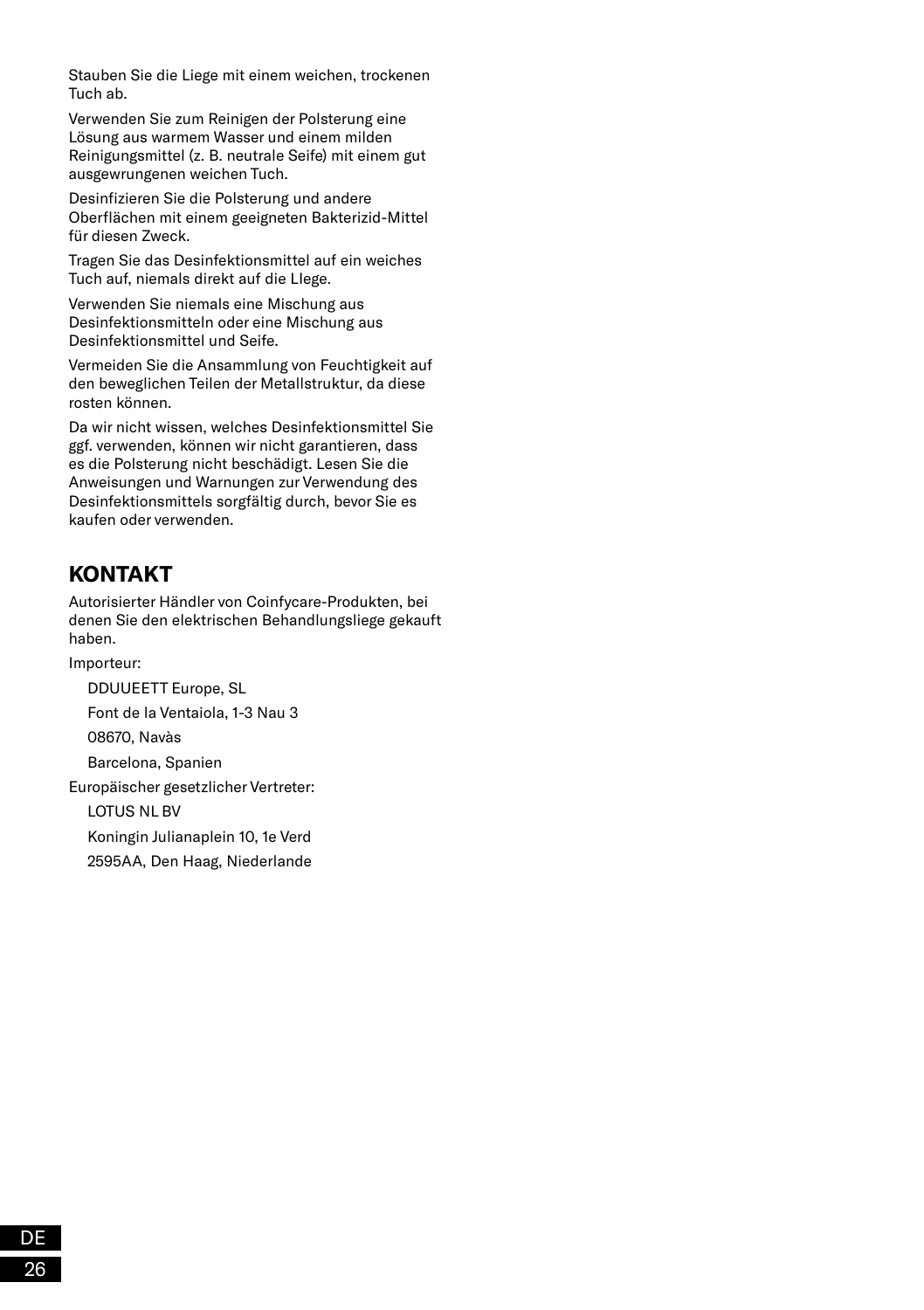#### **EL02 WATSU**





| No. of sections / $N^{\circ}$ de secciones<br>/ Nombre de sections / N° di<br>sezioni / Anzahl der Abschnitte          | 2                                                                                                                              |
|------------------------------------------------------------------------------------------------------------------------|--------------------------------------------------------------------------------------------------------------------------------|
| Armrests / Apoyabrazos /<br>Accoudoirs / Braccioli /<br>Armauflage                                                     |                                                                                                                                |
| No. of motors / $N^{\circ}$ de motores /<br>Nbre de moteurs / Nº di motori /<br>Anzahl der Motoren                     | 1 (height) / (Altura) /<br>(hauteur) / (altezza)<br>/ (höhe)                                                                   |
| Height adjustment / Ajuste de<br>la altura / Réglage de la hauteur<br>/ Regolazione dell'altezza /<br>Höheneinstellung | Peripheral foot bar<br>/ Barra de control<br>perimetral / Barre<br>de périmètre /<br>Barra perimetrale /<br>Rahmenfußschaltung |
| KG<br>Max. Load                                                                                                        | 64 kg / 250 kg                                                                                                                 |
|                                                                                                                        | 5 cm<br>$36 \text{ kg/m}^3$                                                                                                    |
| Upholstery / Tapizado /<br>Revêtement / Imbottitura /<br>Polstermaterial                                               | MED PVC                                                                                                                        |

#### **EL022 THAI**





| No. of sections / Nº de secciones<br>/ Nombre de sections / N° di<br>sezioni / Anzahl der Abschnitte                   | 2                                                                                                                              |
|------------------------------------------------------------------------------------------------------------------------|--------------------------------------------------------------------------------------------------------------------------------|
| Armrests / Apoyabrazos /<br>Accoudoirs / Braccioli /<br>Armauflage                                                     |                                                                                                                                |
| No. of motors / Nº de motores /<br>Nbre de moteurs / N° di motori /<br>Anzahl der Motoren                              | 1 (height) / (Altura) /<br>(hauteur) / (altezza)<br>/ (höhe)                                                                   |
| Height adjustment / Ajuste de<br>la altura / Réglage de la hauteur<br>/ Regolazione dell'altezza /<br>Höheneinstellung | Peripheral foot bar<br>/ Barra de control<br>perimetral / Barre<br>de périmètre /<br>Barra perimetrale /<br>Rahmenfußschaltung |
| Max. Load                                                                                                              | 65 kg / 250 kg                                                                                                                 |
|                                                                                                                        | 5cm<br>$36 \text{ kg/m}^3$                                                                                                     |
| Upholstery / Tapizado /<br>Revêtement / Imbottitura /<br>Polstermaterial                                               | MED PVC                                                                                                                        |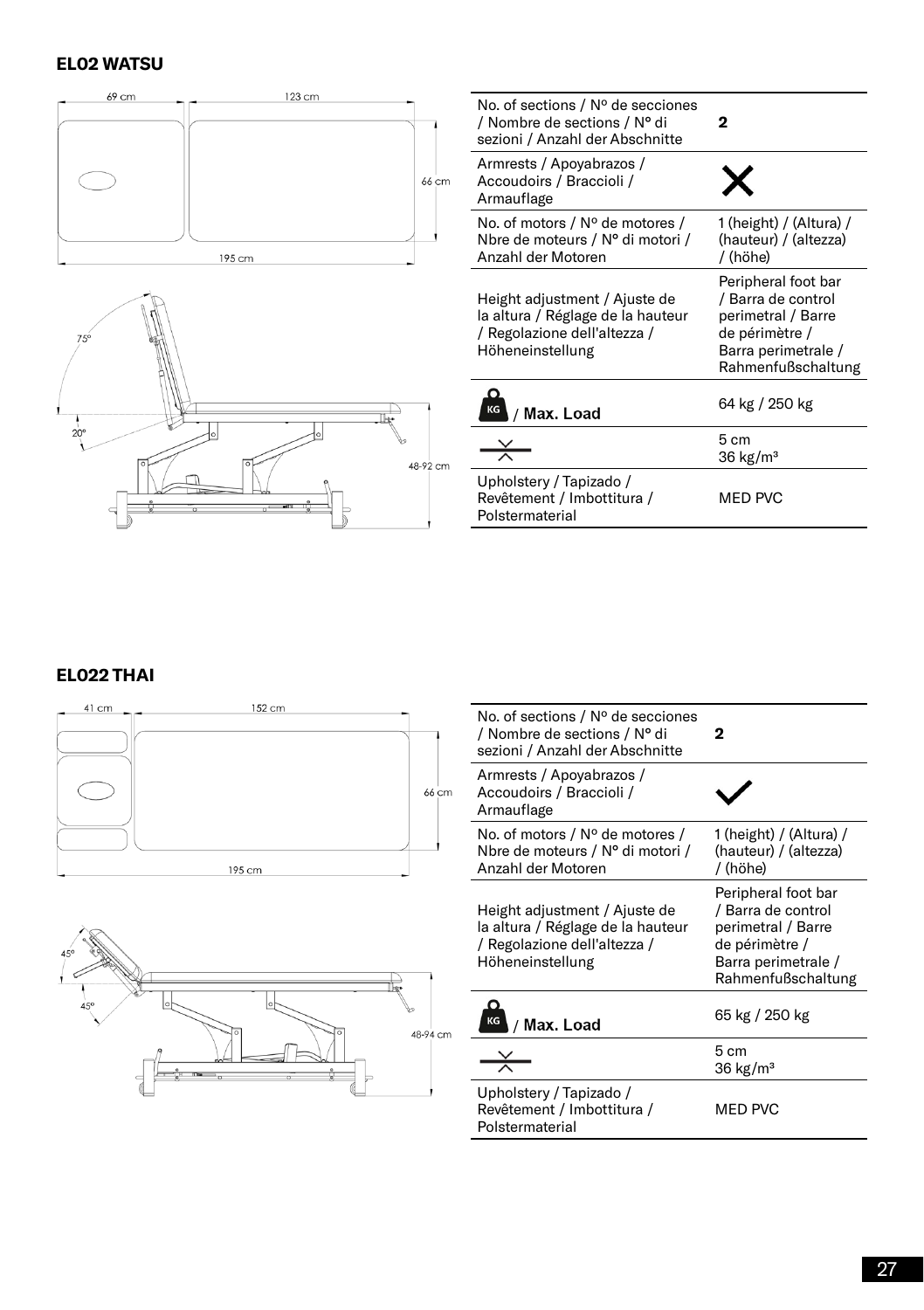#### **EL03E DYNA**





| No. of sections / Nº de secciones<br>/ Nombre de sections / N° di<br>sezioni / Anzahl der Abschnitte                   | з                                                                                                                              |
|------------------------------------------------------------------------------------------------------------------------|--------------------------------------------------------------------------------------------------------------------------------|
| Armrests / Apoyabrazos /<br>Accoudoirs / Braccioli /<br>Armauflage                                                     |                                                                                                                                |
| No. of motors / $N^{\circ}$ de motores /<br>Nbre de moteurs / N° di motori /<br>Anzahl der Motoren                     | 1 (height) / (Altura) /<br>(hauteur) / (altezza)<br>/ (höhe)                                                                   |
| Height adjustment / Ajuste de<br>la altura / Réglage de la hauteur<br>/ Regolazione dell'altezza /<br>Höheneinstellung | Peripheral foot bar<br>/ Barra de control<br>perimetral / Barre<br>de périmètre /<br>Barra perimetrale /<br>Rahmenfußschaltung |
| Max. Load                                                                                                              | 64 kg / 250 kg                                                                                                                 |
|                                                                                                                        | 5cm<br>$36 \text{ kg/m}^3$                                                                                                     |
| Upholstery / Tapizado /<br>Revêtement / Imbottitura /<br>Polstermaterial                                               | MED PVC                                                                                                                        |

#### **EL032 POINT**





| No. of sections / Nº de secciones<br>/ Nombre de sections / N° di<br>sezioni / Anzahl der Abschnitte                   | 3                                                                                                                              |
|------------------------------------------------------------------------------------------------------------------------|--------------------------------------------------------------------------------------------------------------------------------|
| Armrests / Apoyabrazos /<br>Accoudoirs / Braccioli /<br>Armauflage                                                     |                                                                                                                                |
| No. of motors / $N^{\circ}$ de motores /<br>Nbre de moteurs / N° di motori /<br>Anzahl der Motoren                     | 1 (height) / (Altura) /<br>(hauteur) / (altezza) /<br>(höhe)                                                                   |
| Height adjustment / Ajuste de<br>la altura / Réglage de la hauteur<br>/ Regolazione dell'altezza /<br>Höheneinstellung | Peripheral foot bar<br>/ Barra de control<br>perimetral / Barre<br>de périmètre /<br>Barra perimetrale /<br>Rahmenfußschaltung |
| Max. Load                                                                                                              | 69 kg / 250 kg                                                                                                                 |
|                                                                                                                        | 5cm<br>$36 \text{ kg/m}^3$                                                                                                     |
| Upholstery / Tapizado /<br>Revêtement / Imbottitura /<br>Polstermaterial                                               | <b>MED PVC</b>                                                                                                                 |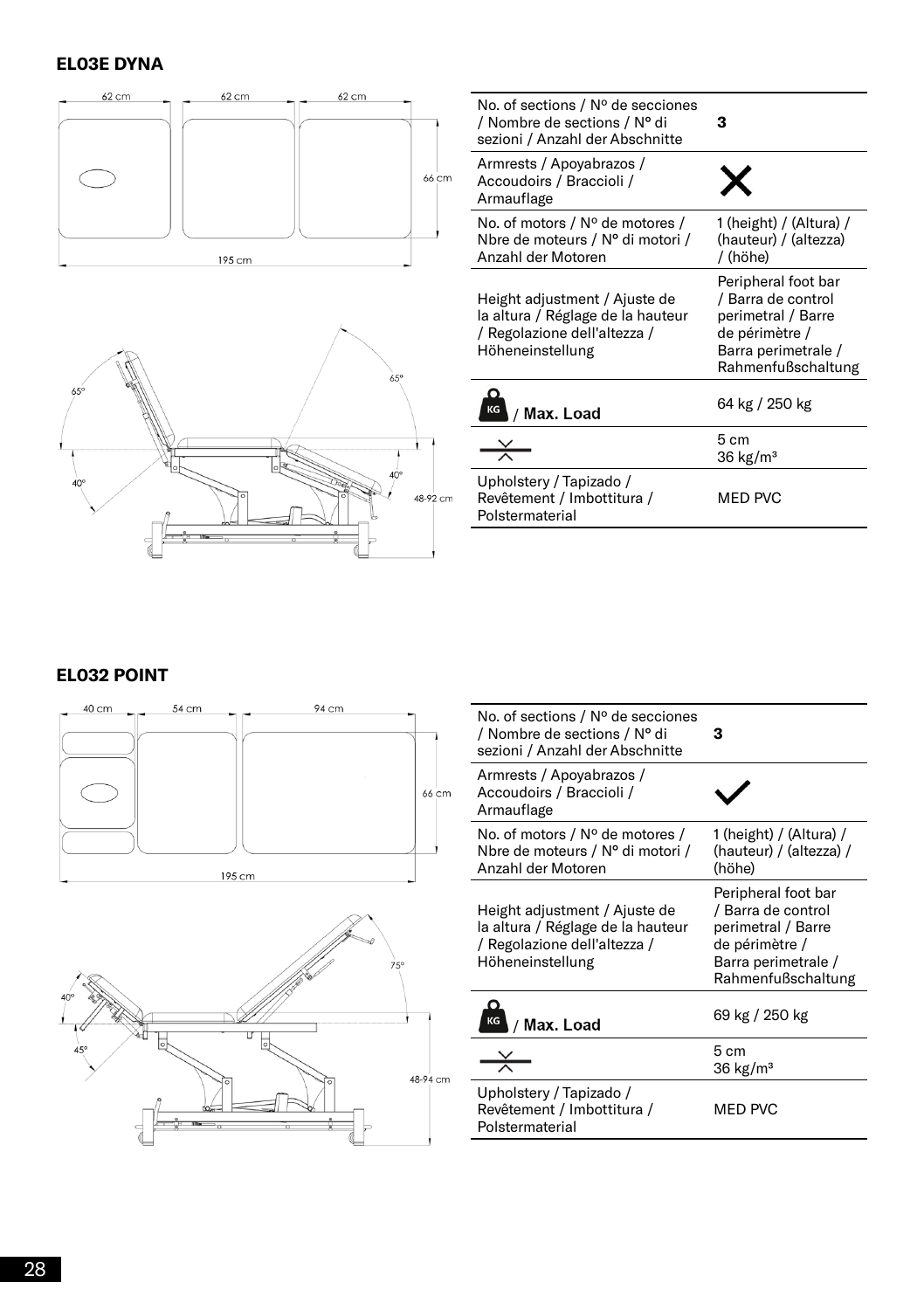#### **EL05 LOMI**

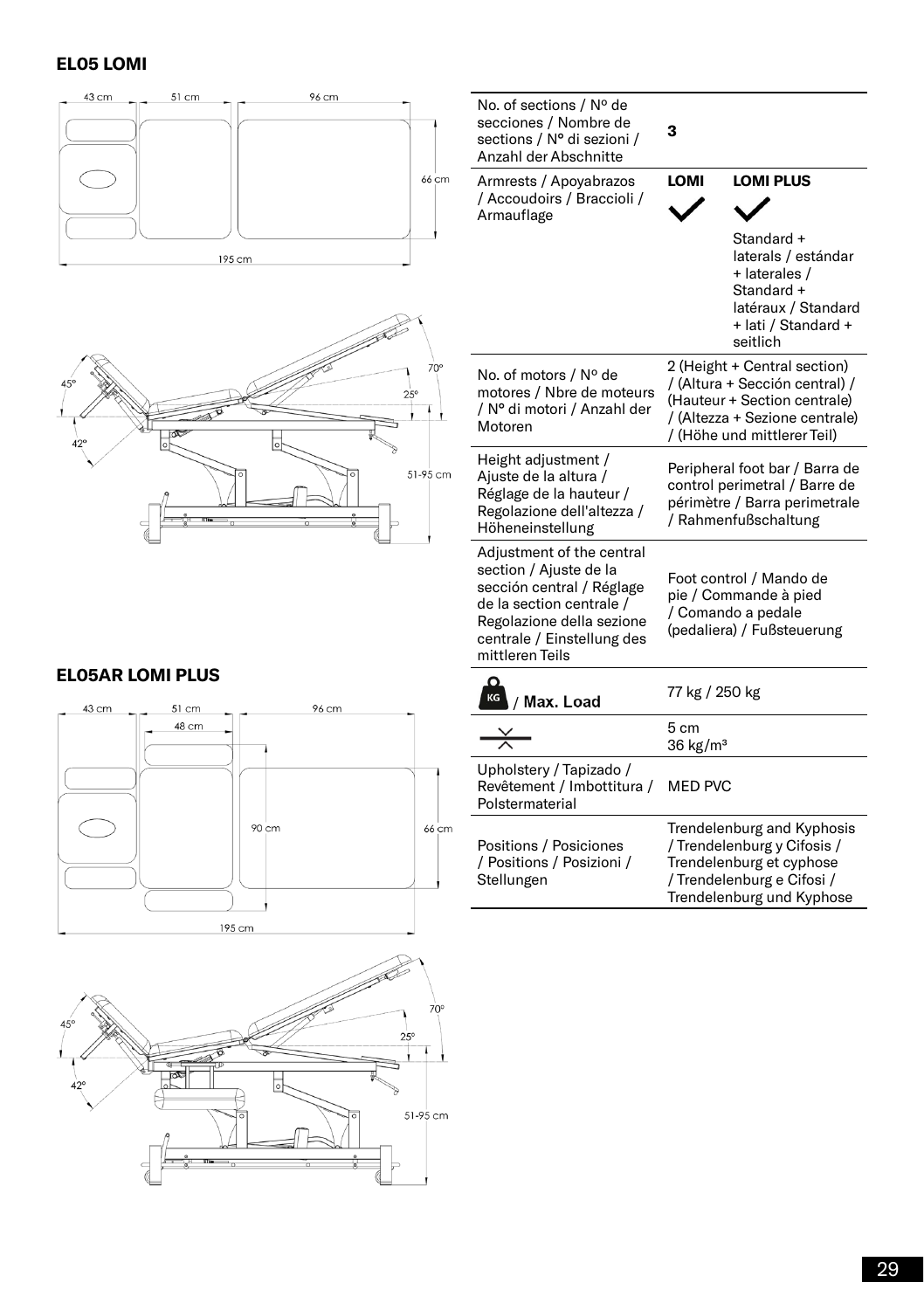

#### **EL11AR SHIA**





| No. of sections / Nº de secciones<br>/ Nombre de sections / N° di<br>sezioni / Anzahl der Abschnitte                   |                                                                                                                                |
|------------------------------------------------------------------------------------------------------------------------|--------------------------------------------------------------------------------------------------------------------------------|
| Armrests / Apoyabrazos /<br>Accoudoirs / Braccioli /<br>Armauflage                                                     |                                                                                                                                |
| No. of motors / $N^{\circ}$ de motores /<br>Nbre de moteurs / N° di motori /<br>Anzahl der Motoren                     | 1 (height) / (Altura) /<br>(hauteur) / (altezza)<br>/ (höhe)                                                                   |
| Height adjustment / Ajuste de<br>la altura / Réglage de la hauteur<br>/ Regolazione dell'altezza /<br>Höheneinstellung | Peripheral foot bar<br>/ Barra de control<br>perimetral / Barre<br>de périmètre /<br>Barra perimetrale /<br>Rahmenfußschaltung |
| Max. Load                                                                                                              | 65 kg / 250 kg                                                                                                                 |
|                                                                                                                        | 5cm<br>$36 \text{ kg/m}^3$                                                                                                     |
| Upholstery / Tapizado /<br>Revêtement / Imbottitura /<br>Polstermaterial                                               | MED PVC                                                                                                                        |